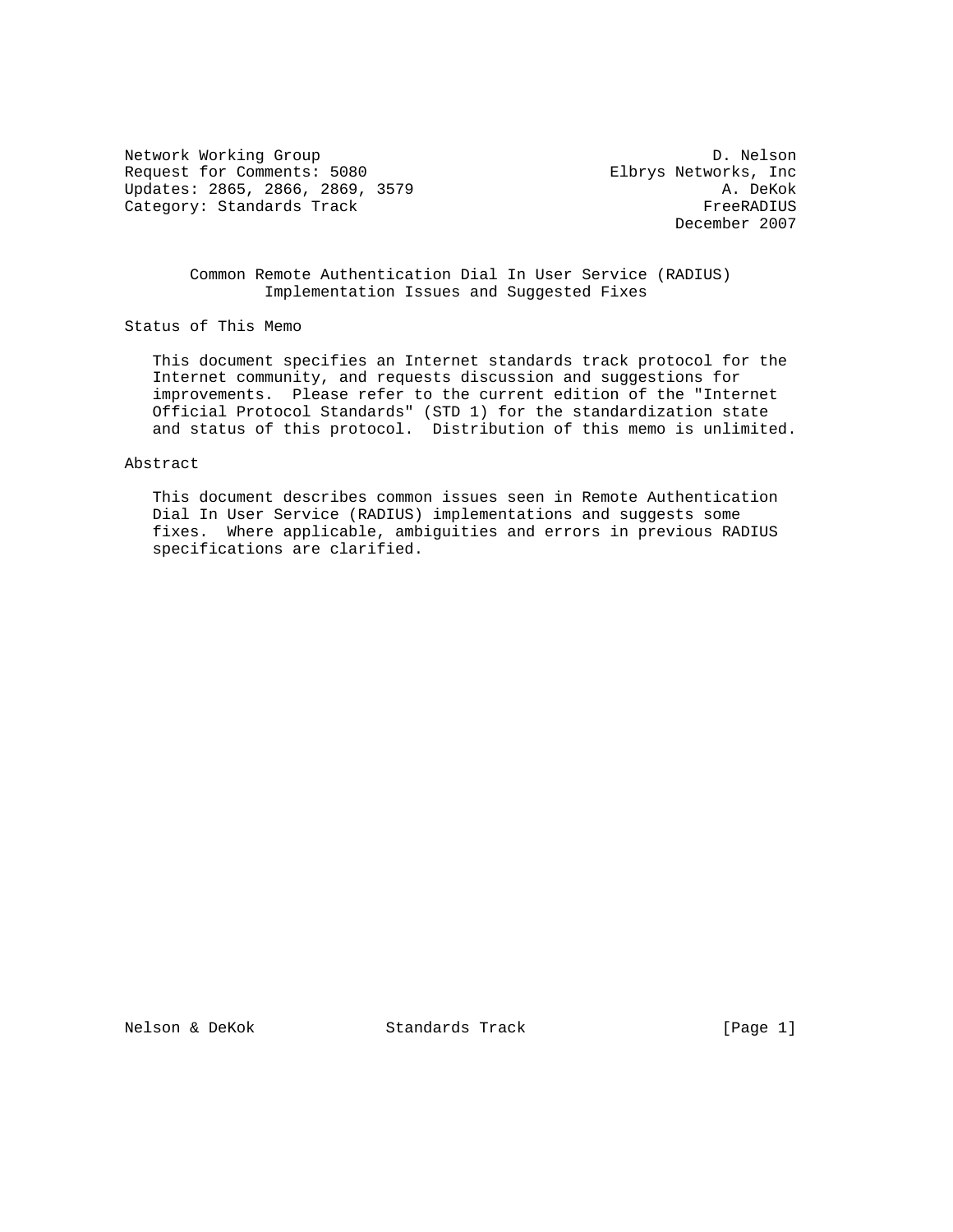# Table of Contents

| 2.2.2. Duplicate Detection and Orderly Delivery 10  |  |
|-----------------------------------------------------|--|
| 2.2.3. Server Response to Overload 11               |  |
|                                                     |  |
| 2.3.1. Attributes Allowed in an Interim Update 12   |  |
| 2.3.2. Acct-Session-Id and Acct-Multi-Session-Id 12 |  |
| 2.3.3. Request Authenticator 13                     |  |
| 2.3.4. Interim-Accounting-Interval 13               |  |
| 2.3.5. Counter Values in the RADIUS Management      |  |
| Information Base (MIB) 14                           |  |
| 2.4. Multiple Filter-ID Attributes 15               |  |
| 2.5. Mandatory and Optional Attributes 16           |  |
| 2.6. Interpretation of Access-Reject 18             |  |
| 2.6.1. Improper Use of Access-Reject 18             |  |
| 2.6.2. Service Request Denial 19                    |  |
|                                                     |  |
|                                                     |  |
|                                                     |  |
|                                                     |  |
|                                                     |  |
| 2.10. Responses After Retransmissions 22            |  |
|                                                     |  |
|                                                     |  |
|                                                     |  |
|                                                     |  |
|                                                     |  |

# 1. Introduction

 The last few years have seen an increase in the deployment of RADIUS clients and servers. This document describes common issues seen in RADIUS implementations and suggests some fixes. Where applicable, ambiguities and errors in previous RADIUS specifications are clarified.

Nelson & DeKok Standards Track [Page 2]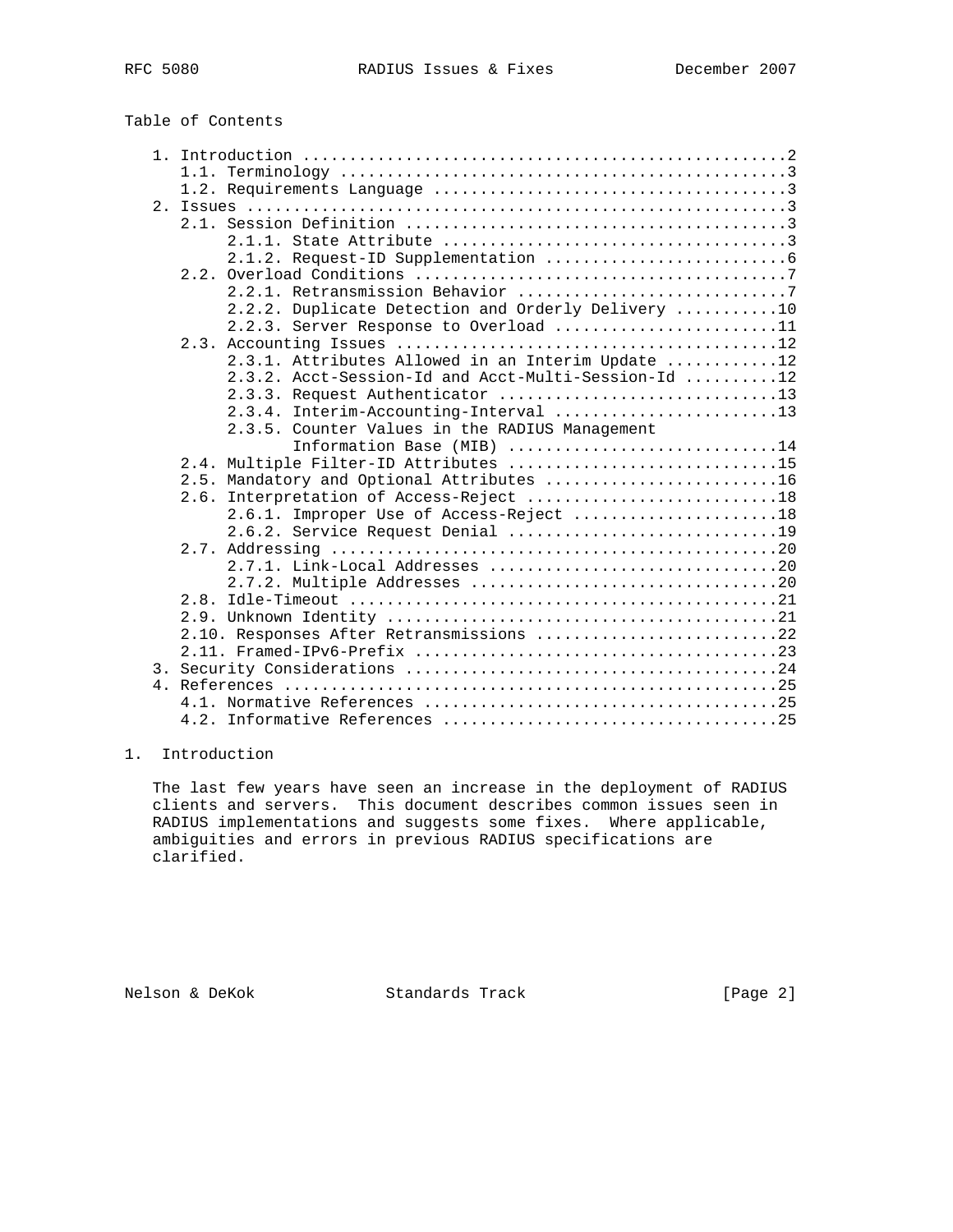# 1.1. Terminology

This document uses the following terms:

Network Access Server (NAS)

 The device providing access to the network. Also known as the Authenticator in IEEE 802.1X or Extensible Authentication Protocol (EAP) terminology, or RADIUS client.

#### service

 The NAS provides a service to the user, such as network access via 802.11 or Point to Point Protocol (PPP).

session

 Each service provided by the NAS to a peer constitutes a session, with the beginning of the session defined as the point where service is first provided, and the end of the session is defined as the point where service is ended. A peer may have multiple sessions in parallel or series if the NAS supports that, with each session generating a separate start and stop accounting record.

silently discard

 This means the implementation discards the packet without further processing. The implementation SHOULD provide the capability of logging the error, including the contents of the silently discarded packet, and SHOULD record the event in a statistics counter.

1.2. Requirements Language

 In this document, several words are used to signify the requirements of the specification. The key words "MUST", "MUST NOT", "REQUIRED", "SHALL", "SHALL NOT", "SHOULD", "SHOULD NOT", "RECOMMENDED", "MAY", and "OPTIONAL" in this document are to be interpreted as described in [RFC2119].

# 2. Issues

2.1. Session Definition

2.1.1. State Attribute

Regarding the State attribute, [RFC2865] Section 5.24 states:

 This Attribute is available to be sent by the server to the client in an Access-Challenge and MUST be sent unmodified from the client to the server in the new Access-Request reply to that challenge, if any.

Nelson & DeKok Standards Track [Page 3]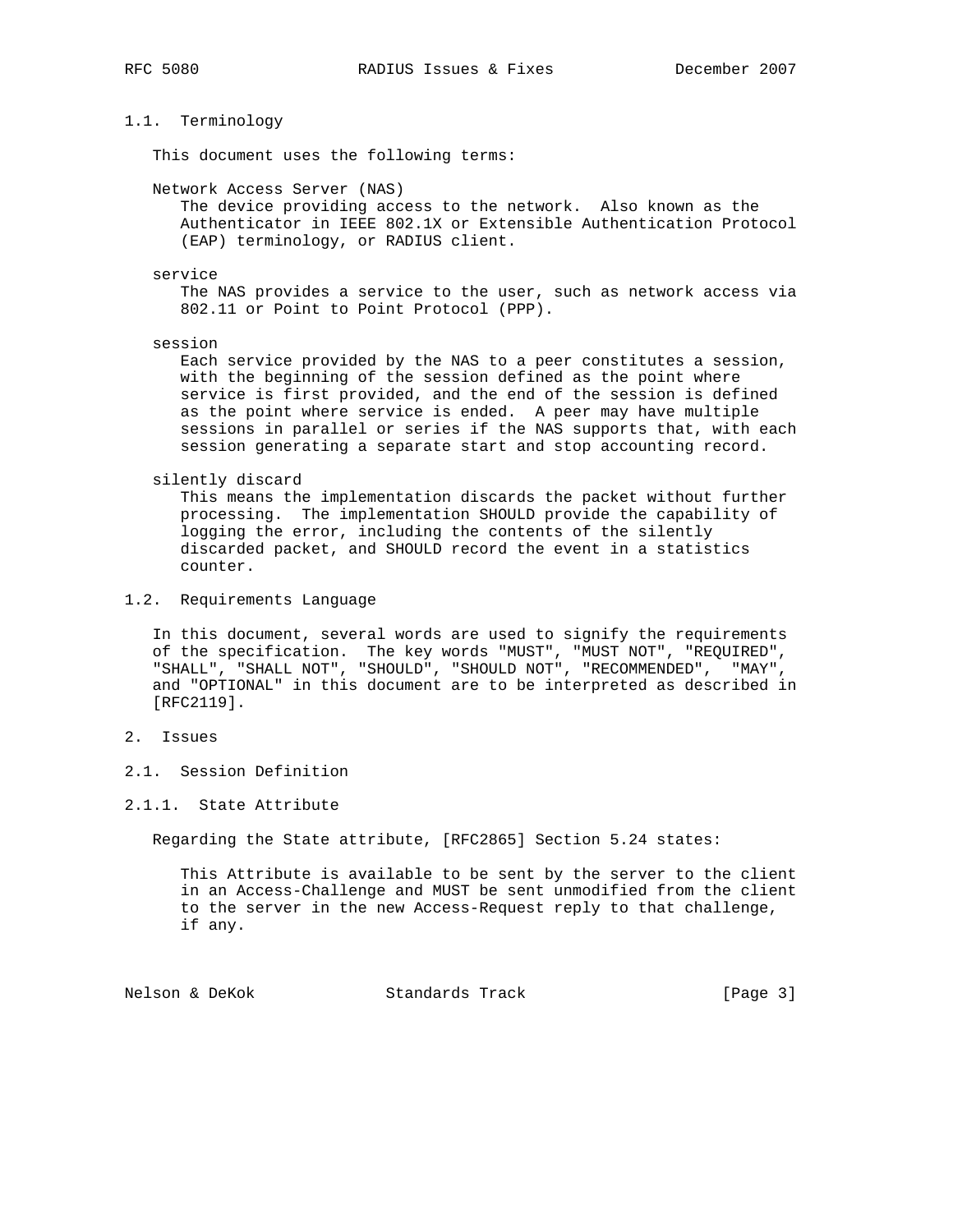This Attribute is available to be sent by the server to the client in an Access-Accept that also includes a Termination-Action Attribute with the value of RADIUS-Request. If the NAS performs the Termination-Action by sending a new Access-Request upon termination of the current session, it MUST include the State attribute unchanged in that Access-Request.

 Some RADIUS client implementations do not properly use the State attribute in order to distinguish a restarted EAP authentication process from the continuation of an ongoing process (by the same user on the same NAS and port). Where an EAP-Message attribute is included in an Access-Challenge or Access-Accept attribute, RADIUS servers SHOULD also include a State attribute. See Section 2.1.2 on Request ID supplementation for additional benefits to using the State attribute in this fashion.

 As defined in [RFC2865] Table 5.44, Access-Request packets may contain a State attribute. The table does not qualify this statement, while the text in Section 5.24 (quoted above) adds other requirements not specified in that table.

 We extend the requirements of [RFC2865] to say that Access-Requests that are part of an ongoing Access-Request / Access-Challenge authentication process SHOULD contain a State attribute. It is the responsibility of the server, to send a State attribute in an Access-Challenge packet, if that server needs a State attribute in a subsequent Access-Request to tie multiple Access-Requests together into one authentication session. As defined in [RFC2865] Section 5.24, the State MUST be sent unmodified from the client to the server in the new Access-Request reply to that challenge, if any.

 While most server implementations require the presence of a State attribute in an Access-Challenge packet, some challenge-response systems can distinguish the initial request from the response to the challenge without using a State attribute to track an authentication session. The Access-Challenge and subsequent Access-Request packets for those systems do not need to contain a State attribute.

 Other authentication mechanisms need to tie a sequence of Access- Request / Access-Challenge packets together into one ongoing authentication session. Servers implementing those authentication mechanisms SHOULD include a State attribute in Access-Challenge packets.

 In general, if the authentication process involves one or more Access-Request / Access-Challenge sequences, the State attribute SHOULD be sent by the server in the Access-Challenge packets. Using the State attribute to create a multi-packet session is the simplest

Nelson & DeKok Standards Track [Page 4]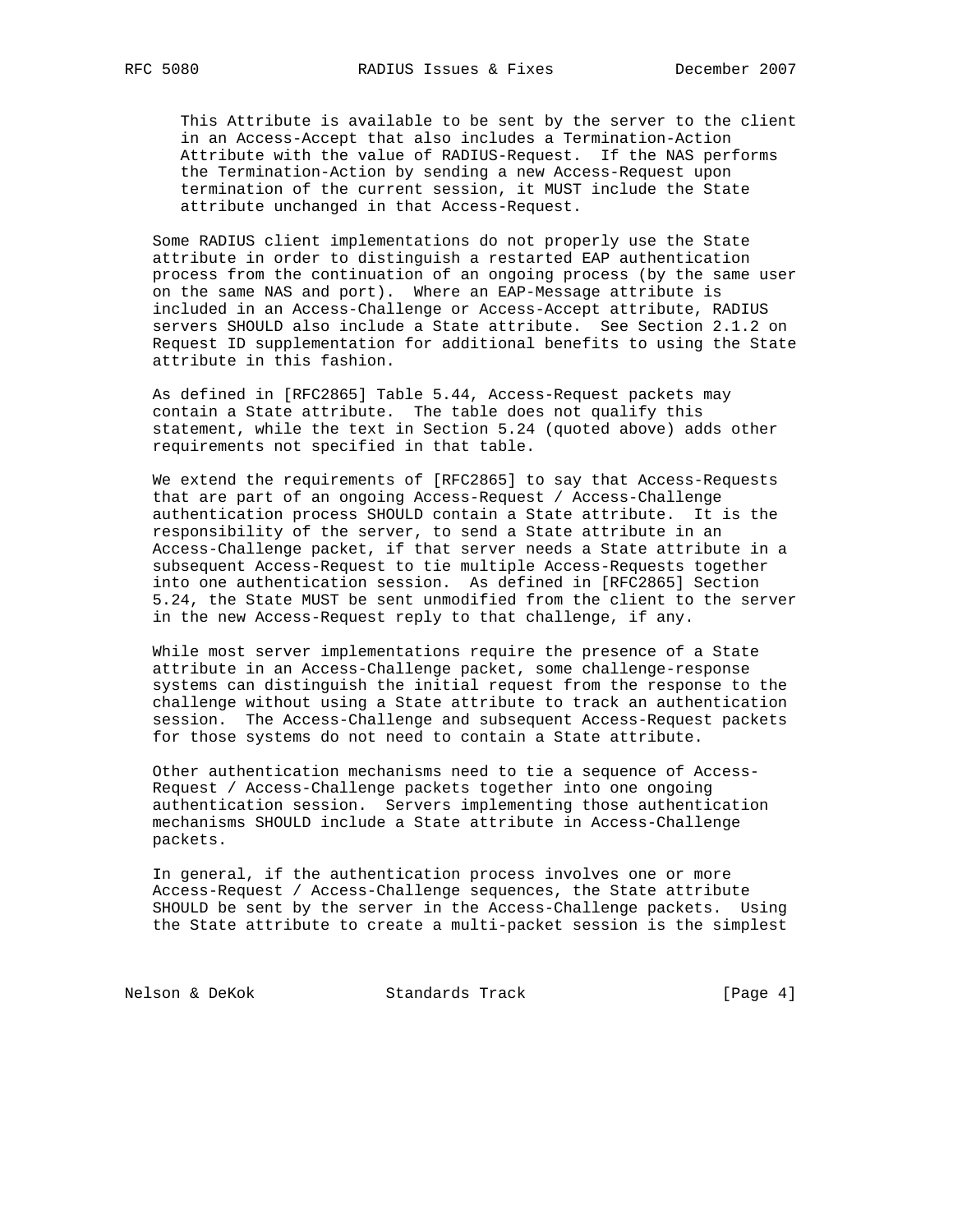method available in RADIUS today. While other methods of creating multi-packet sessions are possible (e.g., [RFC3579] Section 2.6.1), those methods are NOT RECOMMENDED.

 The only permissible values for a State attribute are values provided in an Access-Accept, Access-Challenge, CoA-Request or Disconnect- Request packet. A RADIUS client MUST use only those values for the State attribute that it has previously received from a server. An Access-Request sent as a result of a new or restarted authentication run MUST NOT include the State attribute, even if a State attribute has previously been received in an Access-Challenge for the same user and port.

 Access-Request packets that contain a Service-Type attribute with the value Authorize Only (17) MUST contain a State attribute. Access- Request packets that contain a Service-Type attribute with value Call Check (10) SHOULD NOT contain a State attribute. Any other Access- Request packet that performs authorization checks MUST contain a State attribute. This last requirement often means that an Access- Accept needs to contain a State attribute, which can then be used in a later Access-Request that performs authorization checks.

 The standard use case for Call Check is pre-screening authentication based solely on the end-point identifier information, such as phone number or Media Access Control (MAC) address in Calling-Station-ID and optionally Called-Station-ID. In this use case, the NAS has no way to obtain a State attribute suitable for inclusion in an Access- Request. Other, non-standard, uses of Call Check may require or permit the use of a State attribute, but are beyond the scope of this document.

 In an Access-Request with a Service-Type Attribute with value Call Check, it is NOT RECOMMENDED for the User-Name and User-Password attributes to contain the same values (e.g., a MAC address). Implementing MAC address checking without using a Service-Type of Call Check is NOT RECOMMENDED. This practice gives an attacker both the clear-text and cipher-text of the User-Password field, which permits many attacks on the security of the RADIUS protocol. For example, if the Request Authenticator does not satisfy the [RFC2865] requirements on global and temporal uniqueness, the practice described above may lead to the compromise of the User-Password attribute in other Access-Requests for unrelated users. Access to the cipher-text enables offline dictionary attacks, potentially exposing the shared secret and compromising the entire RADIUS protocol.

Nelson & DeKok Standards Track [Page 5]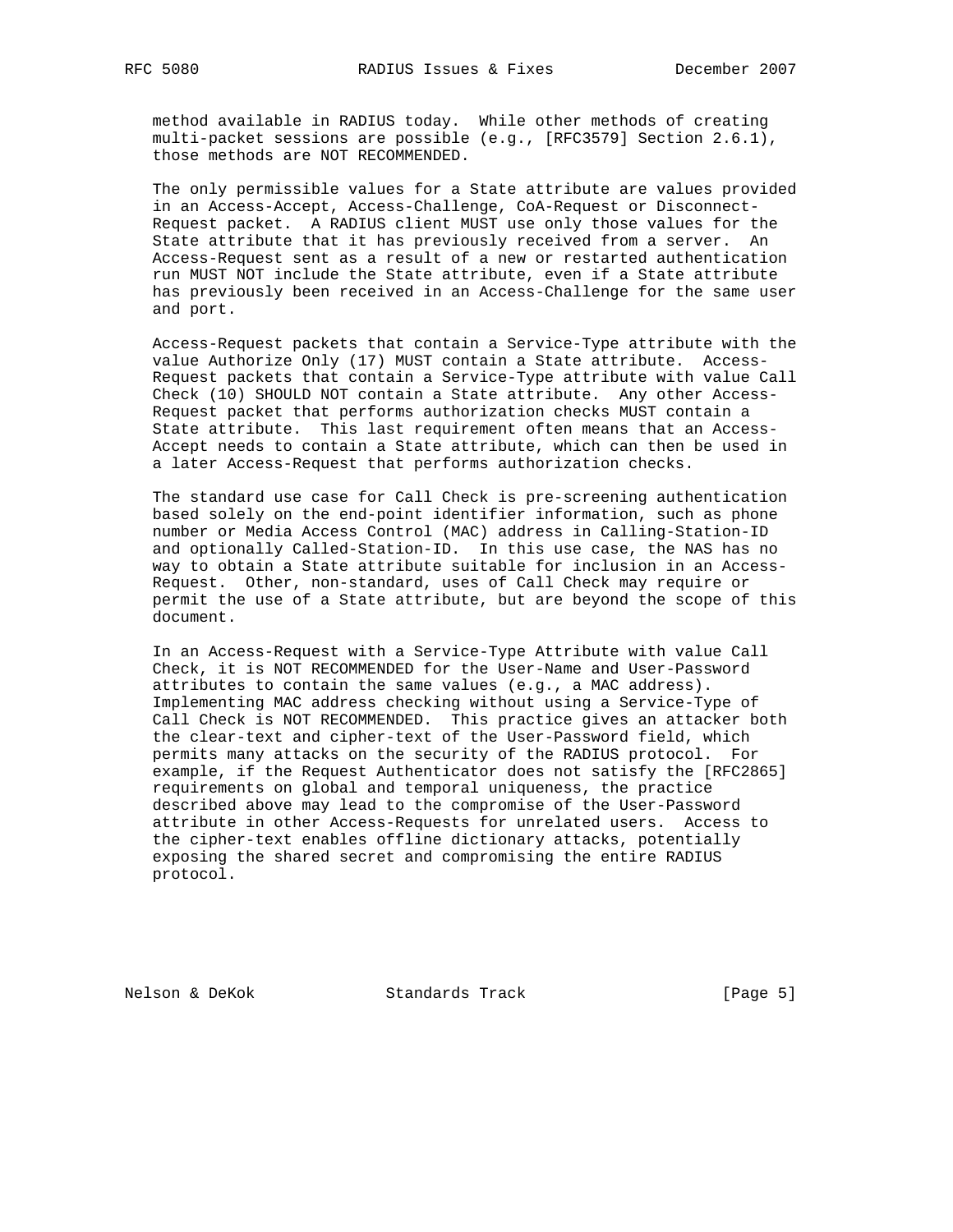Any Access-Request packet that performs authorization checks, including Call Check, SHOULD contain a Message-Authenticator attribute. Any response to an Access-Request performing an authorization check MUST NOT contain confidential information about any user (such as Tunnel-Password), unless that Access-Request contains a State attribute. The use of State here permits the authorization check to be tied to an earlier user authentication. In that case, the server MAY respond to the NAS with confidential information about that user. The server MUST NOT respond to that authorization check with confidential information about any other user.

 For an Access-Request packet performing an authorization check that does not contain a State attribute, the server MUST respond with an Access-Reject.

# 2.1.2. Request-ID Supplementation

[RFC3579] Section 2.6.1 states:

 In EAP, each session has its own unique Identifier space. RADIUS server implementations MUST be able to distinguish between EAP packets with the same Identifier existing within distinct sessions, originating on the same NAS. For this purpose, sessions can be distinguished based on NAS and session identification attributes. NAS identification attributes include NAS-Identifier, NAS-IPv6-Address and NAS-IPv4-Address. Session identification attributes include User-Name, NAS-Port, NAS-Port-Type, NAS-Port- Id, Called-Station-Id, Calling-Station-Id and Originating-Line- Info.

 There are issues with the suggested algorithm. Since proxies may modify Access-Request attributes such as NAS-IP-Address, depending on any attribute under control of the NAS to distinguish request identifiers can result in deployment problems.

 The FreeRADIUS implementation does not track EAP identifiers by NAS- IP-Address or other non-EAP attributes sent by the NAS. Instead, it uses the EAP identifier, source Internet Protocol (IP) address, and the State attribute as a "key" to uniquely identify each EAP session. Since the State attribute is under the control of the RADIUS server, the uniqueness of each session is controlled by the server, not the NAS. The algorithm used in FreeRADIUS is as follows:

Nelson & DeKok Standards Track [Page 6]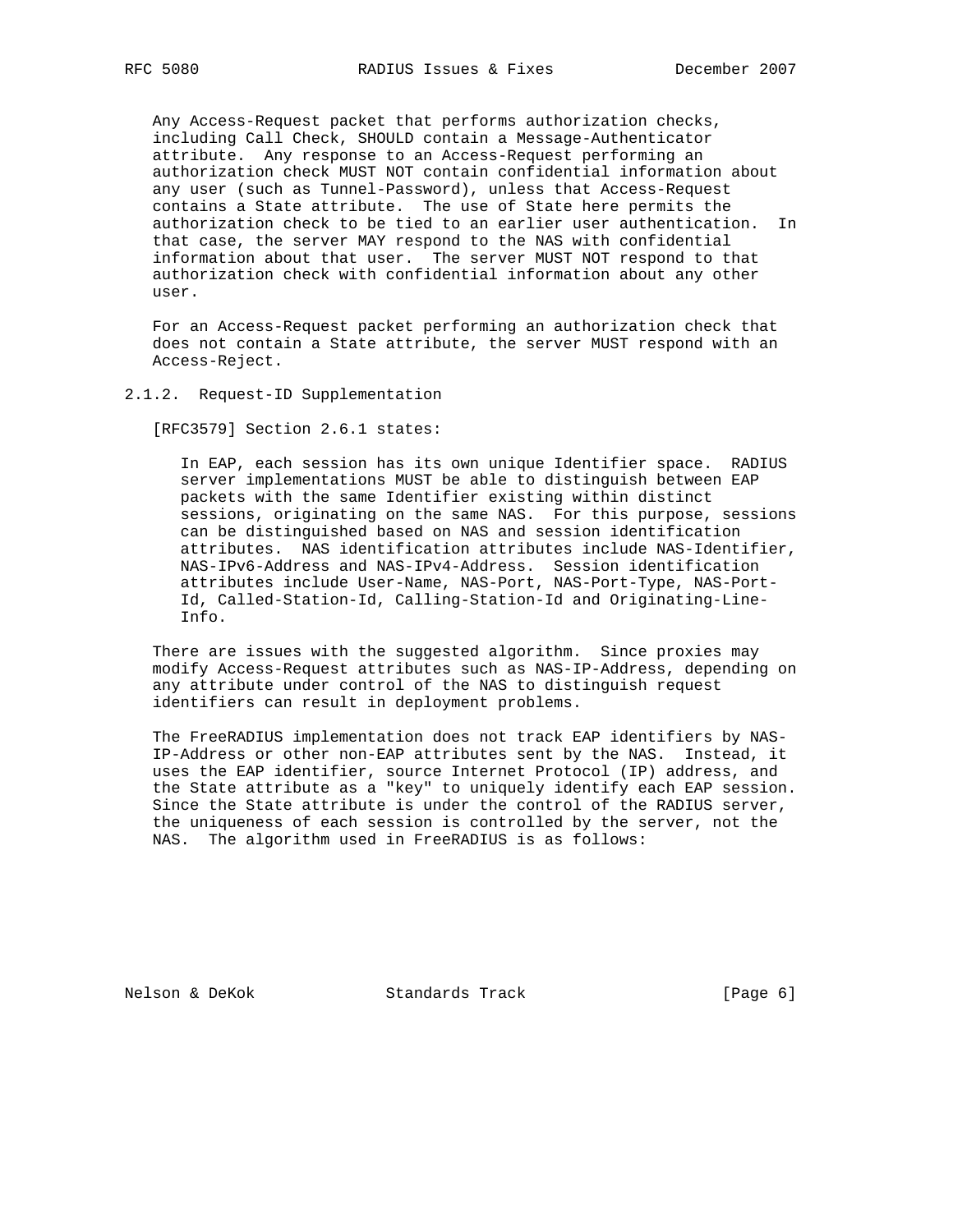if (EAP start, or EAP identity) { allocate unique State Attribute insert session into "active session" table with key=(EAP identifier, State, source IP) } else { look up active session in table, with above key }

 This algorithm appears to work well in a variety of situations, including situations where home servers receive messages via intermediate RADIUS proxies.

 Implementations that do not use this algorithm are often restricted to having an EAP Identifier space per NAS, or perhaps one that is global to the implementation. These restrictions are unnecessary when the above algorithm is used, which gives each session a unique EAP Identifier space. The above algorithm SHOULD be used to track EAP sessions in preference to any other method.

- 2.2. Overload Conditions
- 2.2.1. Retransmission Behavior

 [RFC2865] Section 2.4 describes the retransmission requirements for RADIUS clients:

 At one extreme, RADIUS does not require a "responsive" detection of lost data. The user is willing to wait several seconds for the authentication to complete. The generally aggressive Transmission Control Protocol (TCP) retransmission (based on average round trip time) is not required, nor is the acknowledgment overhead of TCP.

 At the other extreme, the user is not willing to wait several minutes for authentication. Therefore the reliable delivery of TCP data two minutes later is not useful. The faster use of an alternate server allows the user to gain access before giving up.

 Some existing RADIUS clients implement excessively aggressive retransmission behavior, utilizing default retransmission timeouts of one second or less without support for congestive backoff. When deployed at a large scale, these implementations are susceptible to congestive collapse. For example, as the result of a power failure, a network with 3,000 NAS devices with a fixed retransmission timer of one second will continuously generate 3,000 RADIUS Access-Requests per second. This is sufficient to overwhelm most RADIUS servers.

Nelson & DeKok Standards Track [Page 7]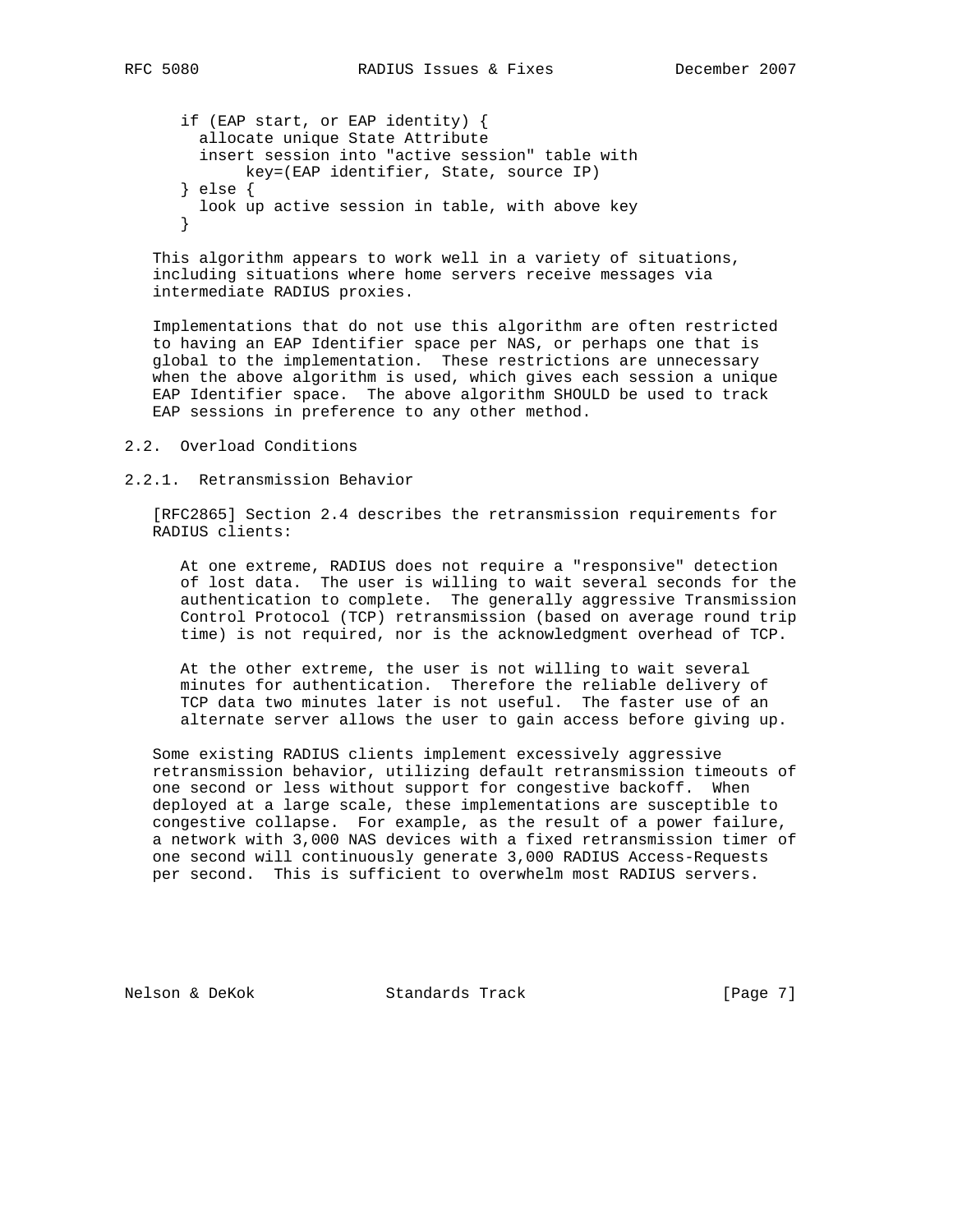Suggested solutions include:

- [a] Jitter. To avoid synchronization, a RADIUS client SHOULD incorporate induced jitter within its retransmission algorithm, as specified below.
- [b] Congestive backoff. While it is not necessary for RADIUS client implementations to implement complex retransmission algorithms, implementations SHOULD support congestive backoff.

 RADIUS retransmission timers are based on the model used in Dynamic Host Configuration Protocol for IPv6 (DHCPv6) [RFC3315]. Variables used here are also borrowed from this specification. RADIUS is a request/response-based protocol. The message exchange terminates when the requester successfully receives the answer, or the message exchange is considered to have failed according to the RECOMMENDED retransmission mechanism described below. Other retransmission mechanisms are possible, as long as they satisfy the requirements on jitter and congestive backoff.

 The following algorithms apply to any client that originates RADIUS packets, including but not limited to Access-Request, Accounting- Request, Disconnect-Request, and CoA-Request [RFC3576].

 The retransmission behavior is controlled and described by the following variables:

- RT Retransmission timeout
- IRT Initial retransmission time (default 2 seconds)
- MRC Maximum retransmission count (default 5 attempts)
- MRT Maximum retransmission time (default 16 seconds)
- MRD Maximum retransmission duration (default 30 seconds)
- RAND Randomization factor

 With each message transmission or retransmission, the sender sets RT according to the rules given below. If RT expires before the message exchange terminates, the sender re-computes RT and retransmits the message.

Nelson & DeKok Standards Track [Page 8]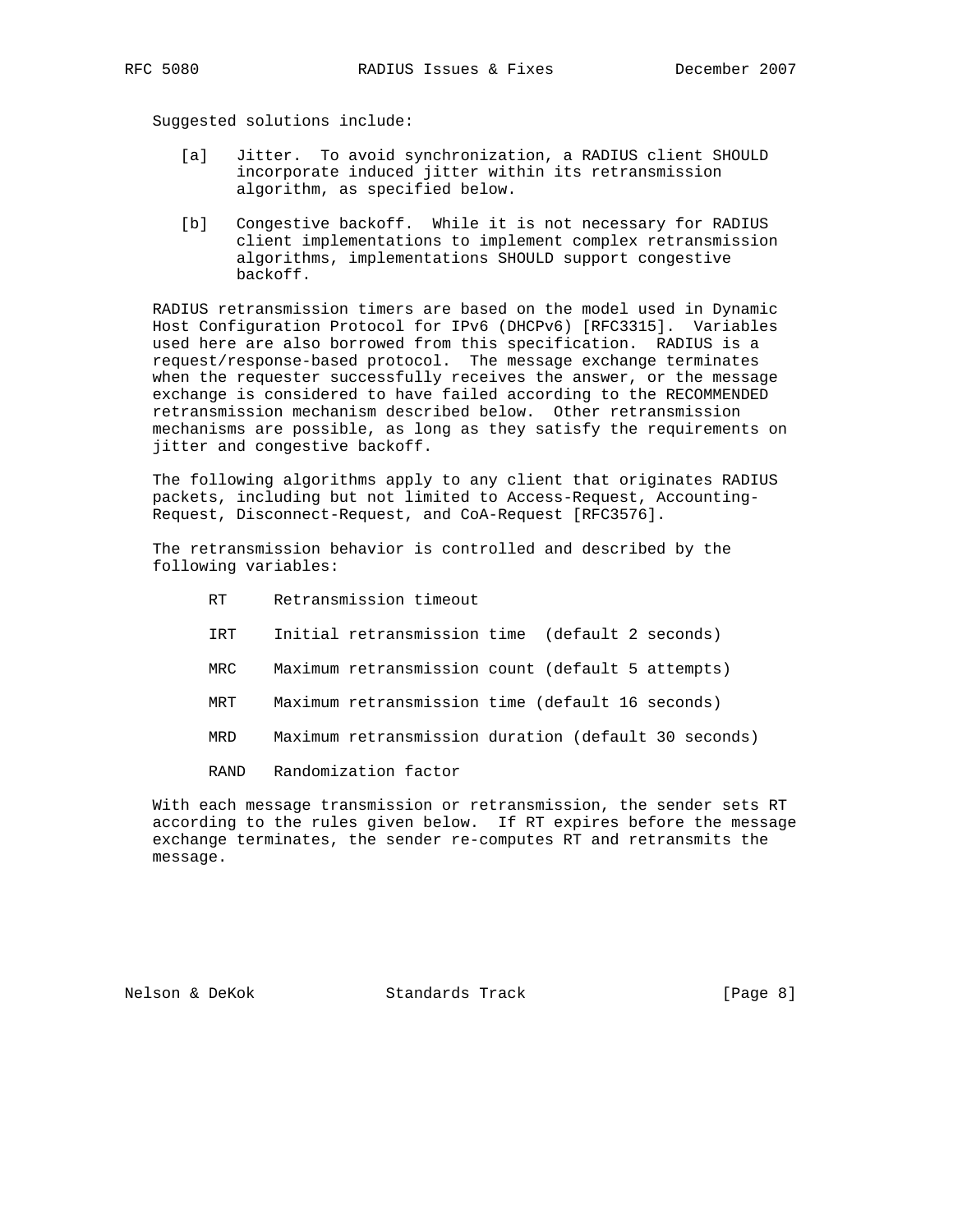Each of the computations of a new RT include a randomization factor (RAND), which is a random number chosen with a uniform distribution between -0.1 and +0.1. The randomization factor is included to minimize the synchronization of messages.

 The algorithm for choosing a random number does not need to be cryptographically sound. The algorithm SHOULD produce a different sequence of random numbers from each invocation.

RT for the first message transmission is based on IRT:

RT = IRT + RAND\*IRT

 RT for each subsequent message retransmission is based on the previous value of RT:

RT = 2\*RTprev + RAND\*RTprev

 MRT specifies an upper bound on the value of RT (disregarding the randomization added by the use of RAND). If MRT has a value of 0, there is no upper limit on the value of RT. Otherwise:

 if (RT > MRT)  $RT = MRT + RAND*MRT$ 

 MRD specifies an upper bound on the length of time a sender may retransmit a message. The message exchange fails once MRD seconds have elapsed since the client first transmitted the message. MRD MUST be set, and SHOULD have a value between 5 and 30 seconds. These values mirror the values for a server's duplicate detection cache, as described in the next section.

 MRC specifies an upper bound on the number of times a sender may retransmit a message. If MRC is zero, the message exchange fails once MRD seconds have elapsed since the client first transmitted the message. If MRC is non-zero, the message exchange fails when either the sender has transmitted the message MRC times, or when MRD seconds have elapsed since the client first transmitted the message.

 For Accounting-Request packets, the default values for MRC, MRD, and MRT SHOULD be zero. These settings will enable a RADIUS client to continue sending accounting requests to a RADIUS server until the request is acknowledged. If any of MRC, MRD, or MRT are non-zero, then the accounting information could potentially be discarded without being recorded.

Nelson & DeKok Standards Track [Page 9]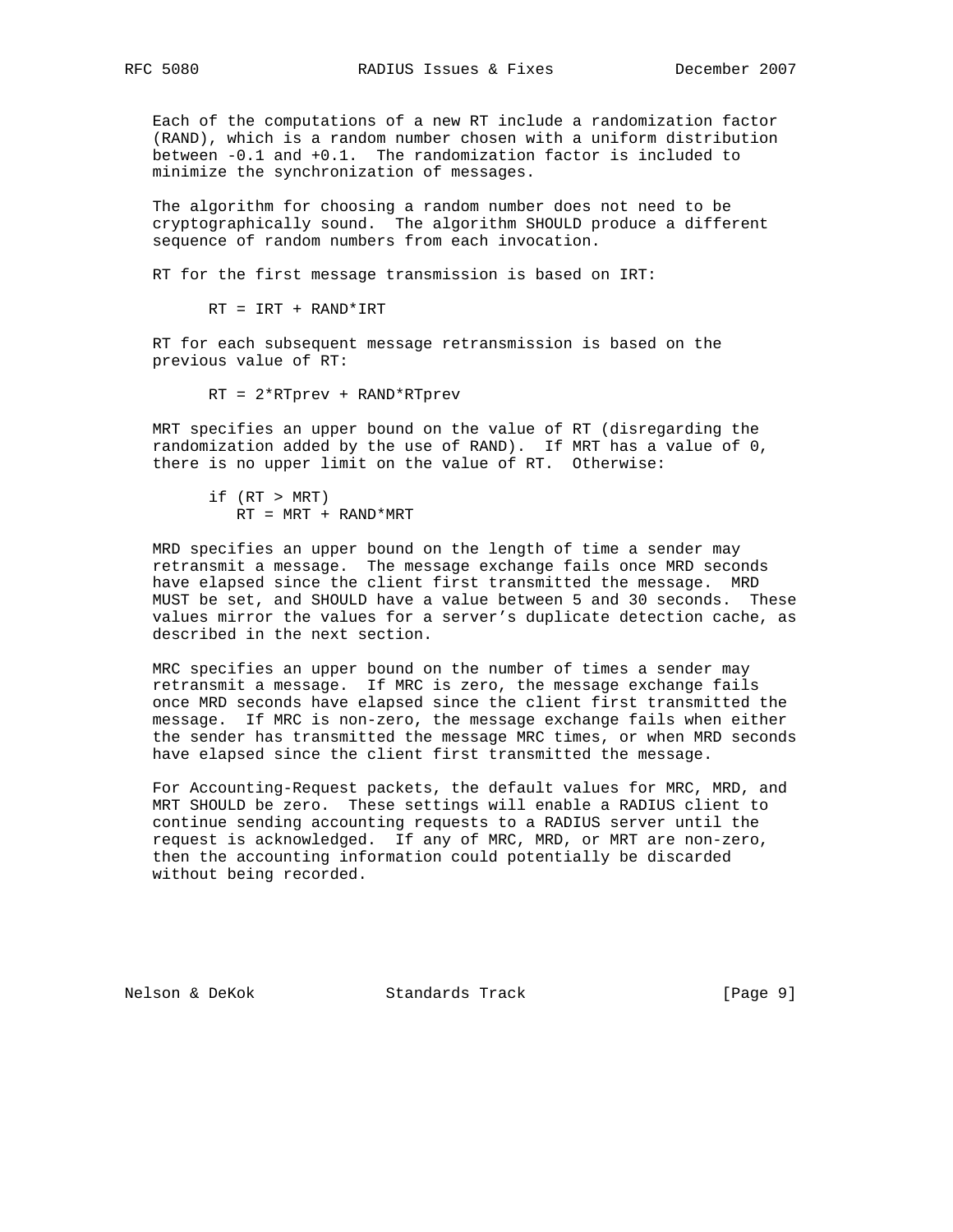# 2.2.2. Duplicate Detection and Orderly Delivery

 When packets are retransmitted by a client, the server may receive duplicate requests. The limitations of the transport protocol used by RADIUS, the User Datagram Protocol (UDP), means that the Access- Request packets may be received, and potentially processed, in an order different from the order in which the packets were sent. However, the discussion of the Identifier field in Section 3 of [RFC2865] says:

 The RADIUS server can detect a duplicate request if it has the same client source IP address and source UDP port and Identifier within a short span of time.

 Also, Section 7 of [RFC4669] defines a radiusAuthServDupAccessRequests object as:

The number of duplicate Access-Request packets received.

 This text has a number of implications. First, without duplicate detection, a RADIUS server may process an authentication request twice, leading to an erroneous conclusion that a user has logged in twice. That behavior is undesirable, so duplicate detection is desirable. Second, the server may track not only the duplicate request, but also the replies to those requests. This behavior permits the server to send duplicate replies in response to duplicate requests, increasing network stability.

 Since Access-Request packets may also be sent by the client in response to an Access-Challenge from the server, those packets form a logically ordered stream, and, therefore have additional ordering requirements over Access-Request packets for different sessions. Implementing duplicate detection results in new packets being processed only once, ensuring order.

 RADIUS servers MUST therefore implement duplicate detection for Access-Request packets, as described in Section 3 of [RFC2865]. Implementations MUST also cache the Responses (Access-Accept, Access-Challenge, or Access-Reject) that they send in response to Access-Request packets. If a server receives a valid duplicate Access-Request for which it has already sent a Response, it MUST resend its original Response without reprocessing the request. The server MUST silently discard any duplicate Access-Requests for which a Response has not yet been sent.

Nelson & DeKok Standards Track [Page 10]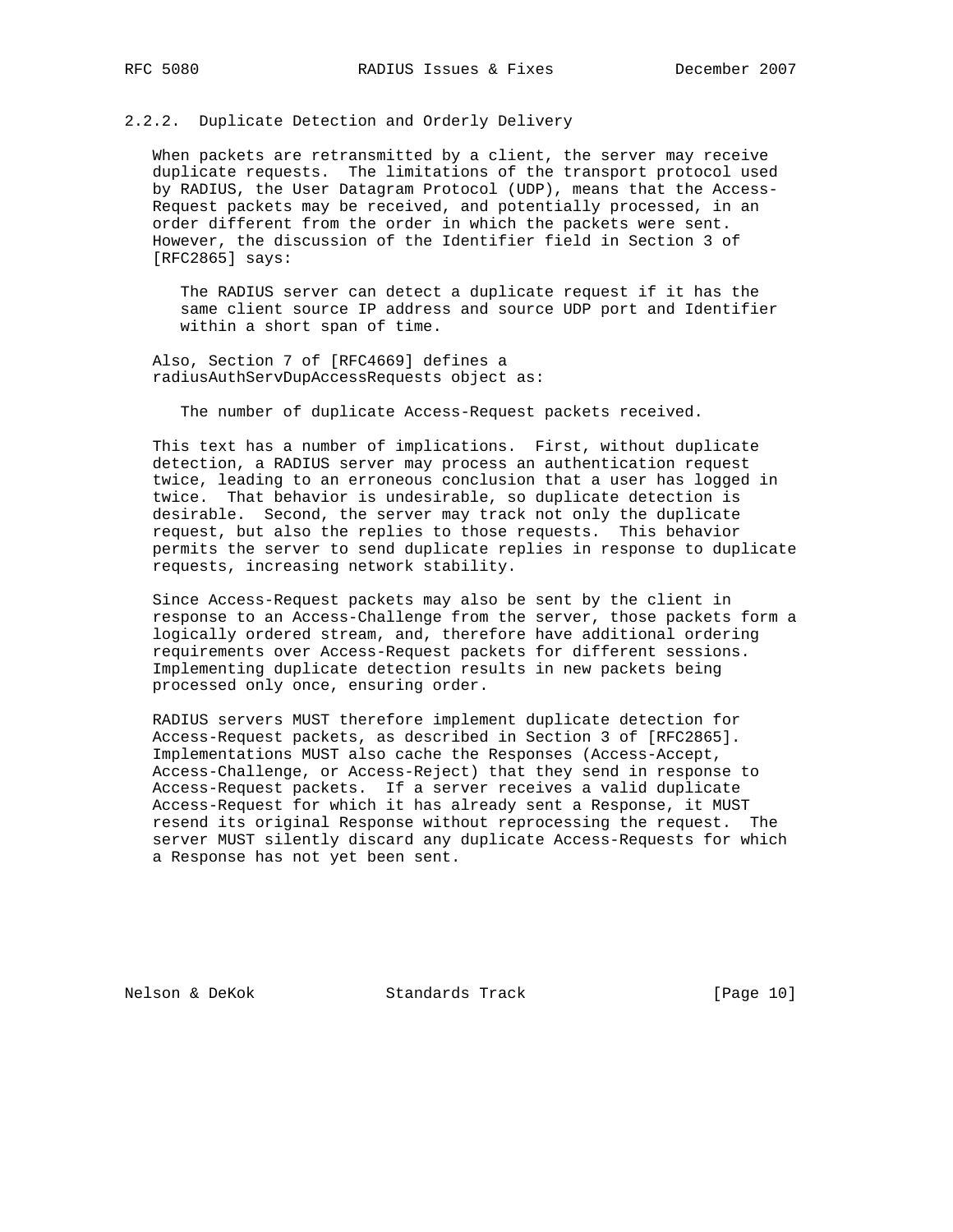Each cache entry SHOULD be purged after a period of time. This time SHOULD be no less than 5 seconds, and no more than 30 seconds. After about 30 seconds, most RADIUS clients and end users will have given up on the authentication request. Therefore, there is little value in having a larger cache timeout.

 Cache entries MUST also be purged if the server receives a valid Access-Request packet that matches a cached Access-Request packet in source address, source port, RADIUS Identifier, and receiving socket, but where the Request Authenticator field is different from the one in the cached packet. If the request contains a Message- Authenticator attribute, the request MUST be processed as described in [RFC3580] Section 3.2. Packets with invalid Message- Authenticators MUST NOT affect the cache in any way.

 However, Access-Request packets not containing a Message- Authenticator attribute always affect the cache, even though they may be trivially forged. To avoid this issue, server implementations may be configured to require the presence of a Message-Authenticator attribute in Access-Request packets. Requests not containing a Message-Authenticator attribute MAY then be silently discarded.

 Client implementations SHOULD include a Message-Authenticator attribute in every Access-Request to further help mitigate this issue.

 When sending requests, RADIUS clients MUST NOT reuse Identifiers for a source IP address and source UDP port until either a valid response has been received, or the request has timed out. Clients SHOULD allocate Identifiers via a least-recently-used (LRU) method for a particular source IP address and source UDP port.

 RADIUS clients do not have to perform duplicate detection. When a client sends a request, it processes the first response that has a valid Response Authenticator as defined in [RFC2865] Section 3. Any later responses MUST be silently discarded, as they do not match a pending request. That is, later responses are treated exactly the same as unsolicited responses, and are silently discarded.

2.2.3. Server Response to Overload

 Some RADIUS server implementations are not robust in response to overload, dropping packets with even probability across multiple sessions. In an overload situation, this results in a high failure rate for multi-round authentication protocols such as EAP [RFC3579]. Typically, users will continually retry in an attempt to gain access, increasing the load even further.

Nelson & DeKok Standards Track [Page 11]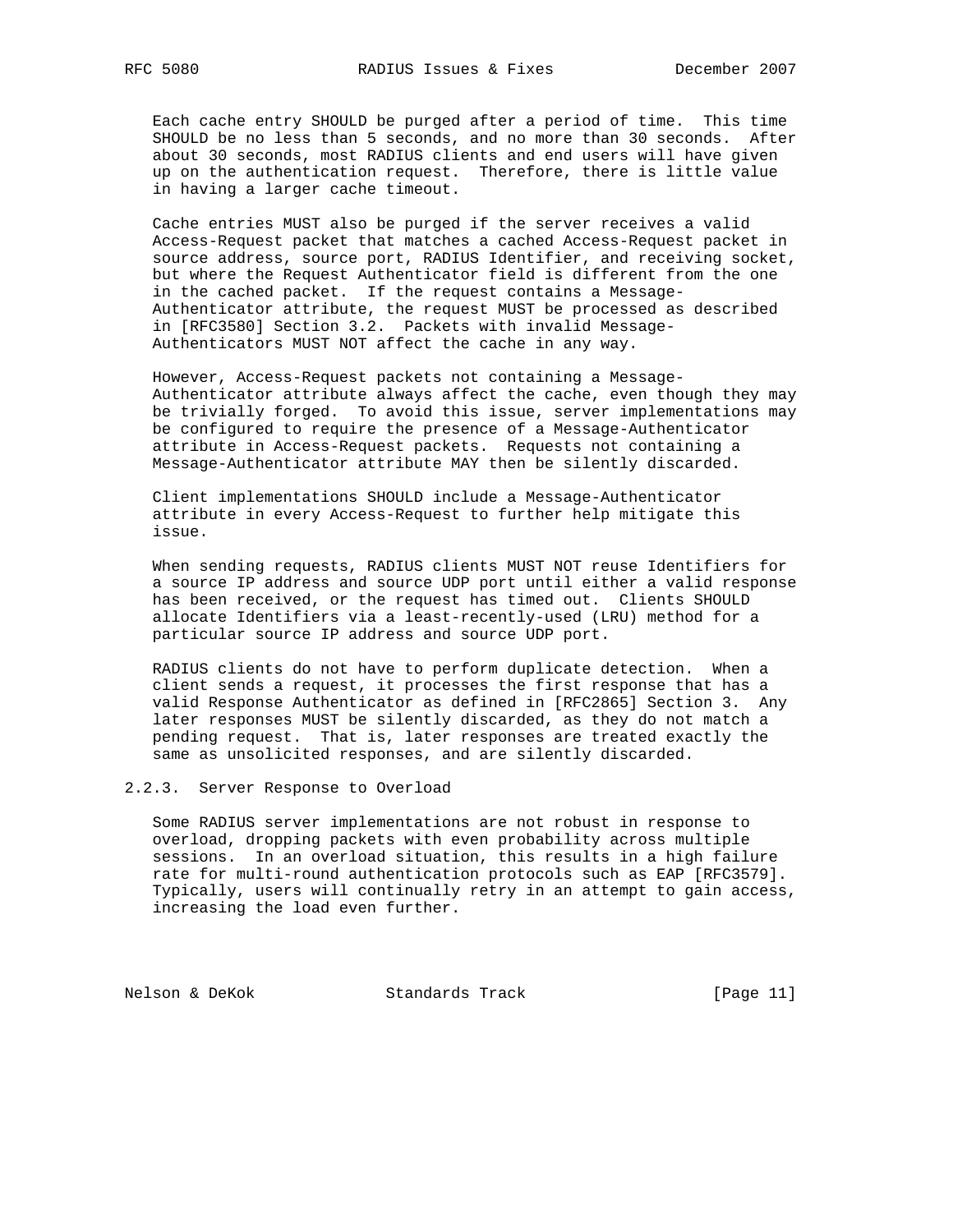A more sensible approach is for a RADIUS server to preferentially accept RADIUS Access-Request packets containing a valid State attribute, so that multi-round authentication conversations, once begun, will be more likely to succeed. Similarly, a server that is proxying requests should preferentially process Access-Accept, Access-Challenge, or Access-Reject packets from home servers before processing new requests from a NAS.

 These methods will allow some users to gain access to the network, reducing the load created by ongoing access attempts.

- 2.3. Accounting Issues
- 2.3.1. Attributes Allowed in an Interim Update

 [RFC2866] indicates that Acct-Input-Octets, Acct-Output-Octets, Acct-Session-Time, Acct-Input-Packets, Acct-Output-Packets and Acct- Terminate-Cause attributes "can only be present in Accounting-Request records where the Acct-Status-Type is set to Stop".

However [RFC2869] Section 2.1 states:

 It is envisioned that an Interim Accounting record (with Acct- Status-Type = Interim-Update (3)) would contain all of the attributes normally found in an Accounting Stop message with the exception of the Acct-Term-Cause attribute.

 Although [RFC2869] does not indicate that it updates [RFC2866], this is an oversight, and the above attributes are allowable in an Interim Accounting record.

2.3.2. Acct-Session-Id and Acct-Multi-Session-Id

 [RFC2866] Section 5.5 describes Acct-Session-Id as Text within the figure summarizing the attribute format, but then goes on to state that "The String field SHOULD be a string of UTF-8 encoded 10646 characters".

 [RFC2865] defines the Text type as "containing UTF-8 encoded 10646 characters", which is compatible with the description of Acct- Session-Id. Since other attributes are consistently described as "Text" within both the figure summarizing the attribute format, and the following attribute definition, it appears that this is a typographical error, and that Acct-Session-Id is of type Text, and not of type String.

Nelson & DeKok Standards Track [Page 12]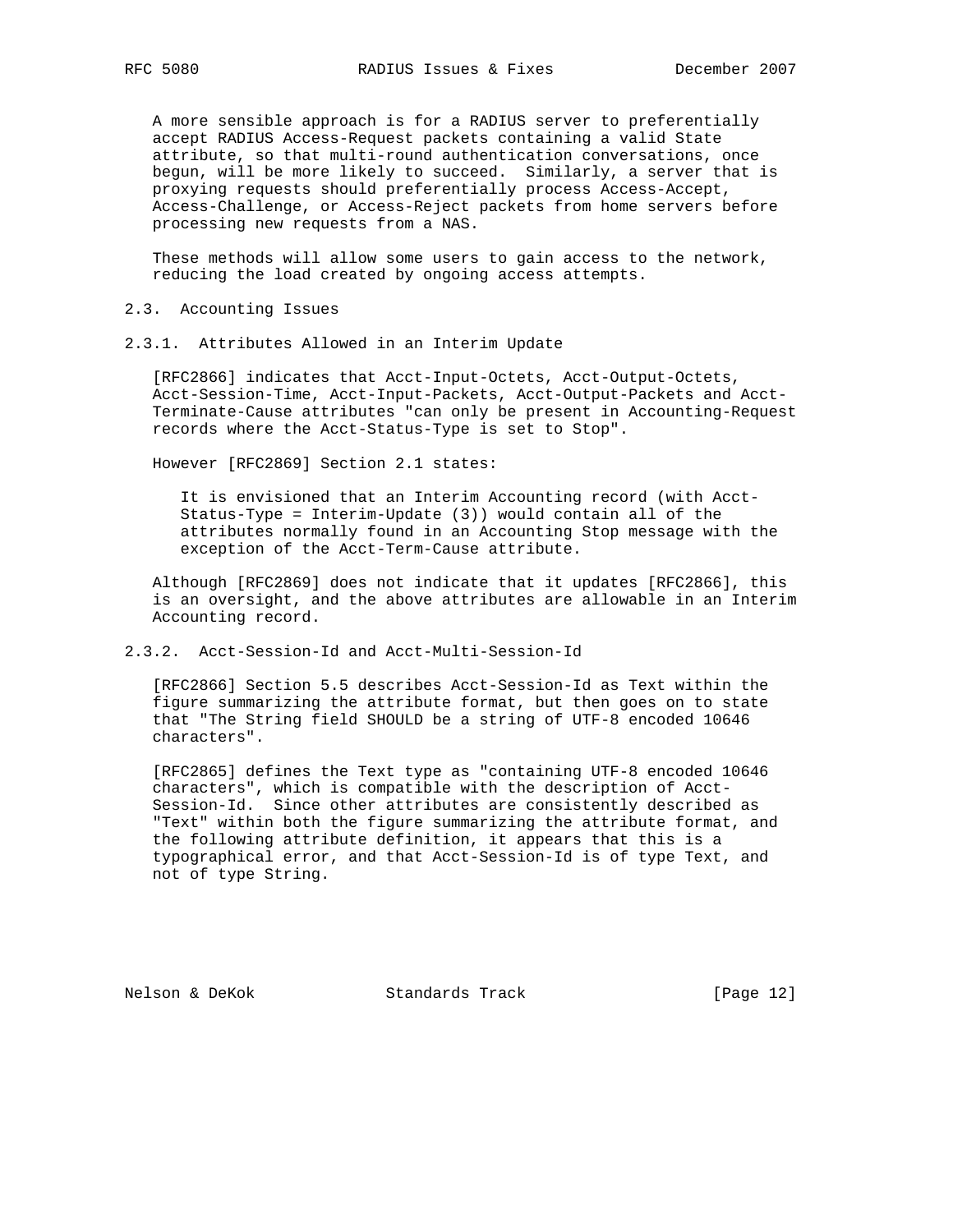The definition of the Acct-Multi-Session-Id attribute also has typographical errors. It says:

A summary of the Acct-Session-Id attribute format ...

This text should read:

A summary of the Acct-Multi-Session-Id attribute format ...

 The Acct-Multi-Session-Id attribute is also defined as being of type String. However, the language in the text strongly recommends that implementors consider the attribute as being of type Text. It is unclear why the type String was chosen for this attribute when the type Text would be sufficient. This attribute SHOULD be treated as Text.

2.3.3. Request Authenticator

[RFC2866] Section 4.1 states:

 The Request Authenticator of an Accounting-Request contains a 16 octet MD5 hash value calculated according to the method described in "Request Authenticator" above.

 However, the text does not indicate any action to take when an Accounting-Request packet contains an invalid Request Authenticator. The following text should be considered to be part of the above description:

 The Request Authenticator field MUST contain the correct data, as given by the above calculation. Invalid packets are silently discarded. Note that some early implementations always set the Request Authenticator to all zeros. New implementations of RADIUS clients MUST use the above algorithm to calculate the Request Authenticator field. New RADIUS server implementations MUST silently discard invalid packets.

#### 2.3.4. Interim-Accounting-Interval

[RFC2869] Section 2.1 states:

 It is also possible to statically configure an interim value on the NAS itself. Note that a locally configured value on the NAS MUST override the value found in an Access-Accept.

 This requirement may be phrased too strongly. It is conceivable that a NAS implementation has a setting for a "minimum" value of Interim- Accounting-Interval, based on resource constraints in the NAS, and

Nelson & DeKok Standards Track [Page 13]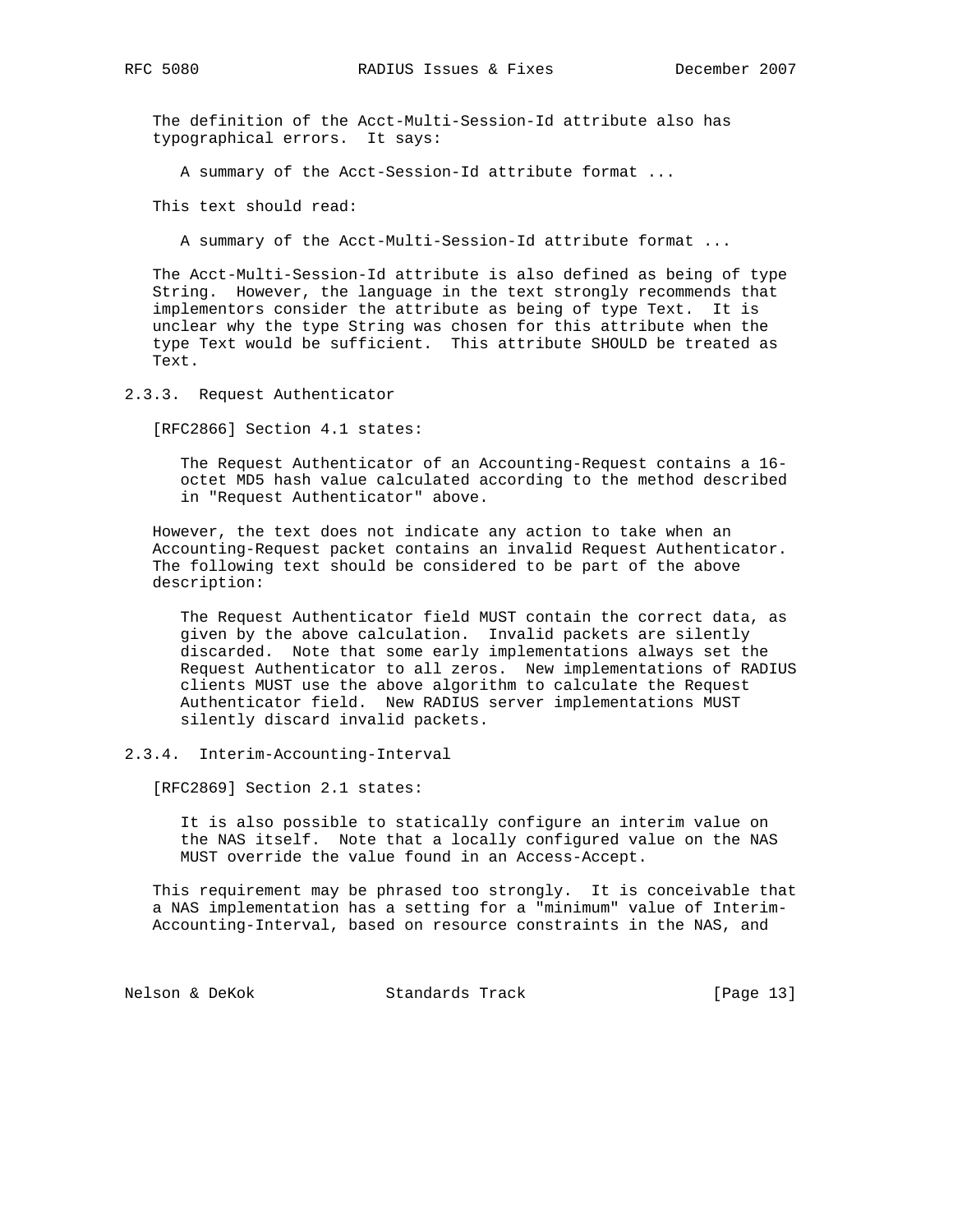network loading in the local environment of the NAS. In such cases, the value administratively provisioned in the NAS should not be over-ridden by a smaller value from an Access-Accept message. The NAS's value could be over-ridden by a larger one, however. The intent is that the NAS sends accounting information at fixed intervals that are short enough so that the potential loss of billable revenue is limited, but also that the accounting updates are infrequent enough so that the NAS, network, and RADIUS server are not overloaded.

2.3.5. Counter Values in the RADIUS Management Information Base (MIB)

 The RADIUS Authentication and Authorization Client MIB module ([RFC2618] [RFC4668]) includes counters of packet statistics. In the descriptive text of the MIB module, formulas are provided for certain counter objects. Implementors have noted apparent inconsistencies in the formulas that could result in negative values.

 Since the original MIB module specified in [RFC2618] had been widely implemented, the RADEXT WG chose not to change the object definitions or to create new ones within the revised MIB module [RFC4668]. However, this section explains the issues and provides guidance for implementors regarding the interpretation of the textual description and comments for certain MIB objects.

The issues raised can be summarized as follows:

Issue (1):

 -- TotalIncomingPackets = Accepts + Rejects + Challenges + UnknownTypes -- -- TotalIncomingPackets - MalformedResponses - BadAuthenticators - -- UnknownTypes - PacketsDropped = Successfully received -- -- AccessRequests + PendingRequests + ClientTimeouts = -- Successfully Received

 It appears that the value of "Successfully Received" could be negative, since various counters are subtracted from TotalIncomingPackets that are not included in the calculation of TotalIncomingPackets.

 It also appears that "AccessRequests + PendingRequests + ClientTimeouts = Successfully Received" should read "AccessRequests + PendingRequests + ClientTimeouts = Successfully Transmitted".

Nelson & DeKok Standards Track [Page 14]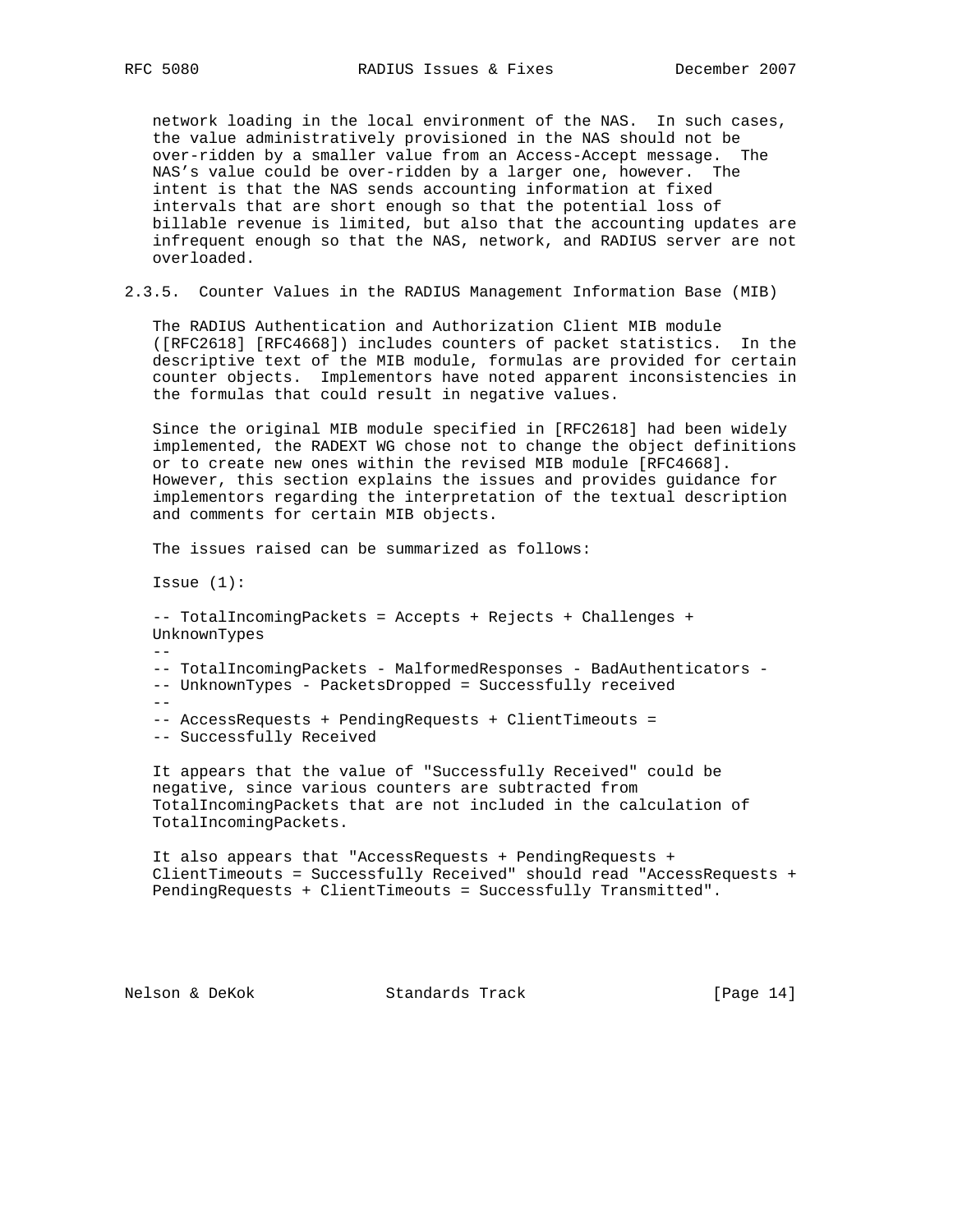"TotalIncomingPackets" and "Successfully Received" are temporary variables, i.e., not objects within the MIB module. The comment text in the MIB modules is intended, therefore, to aid in understanding. What's of consequence is the consistency of values of the objects in the MIB module, and that does not appear to be impacted by the inconsistencies noted above. It does appear, however, that the "Successfully Received" variable should be labeled "Successfully Transmitted".

 In addition, the definition of Accept, Reject or Challenge counters indicates that they MUST be incremented before the message is validated. If the message is invalid, one of MalformedResponses, BadAuthenticators, or PacketsDropped counters will be additionally incremented. In that case, the first two equations are consistent, i.e., "Successfully Received" could not be negative.

Issue (2):

 It appears that the radiusAuthClientPendingRequests counter is decremented upon retransmission. That would mean a retransmitted packet is not considered as being pending, although such retransmissions can still be considered as being pending requests.

The definition of this MIB object in [RFC2618] is as follows:

 The number of RADIUS Access-Request packets destined for this server that have not yet timed out or received a response. This variable is incremented when an Access-Request is sent and decremented due to receipt of an Access-Accept, Access-Reject or Access-Challenge, a timeout or retransmission.

 This object purports to count the number of pending request packets. It is open to interpretation whether or not retransmissions of a request are to be counted as additional pending packets. In either event, it seems appropriate to treat retransmissions consistently with respect to incrementing and decrementing this counter.

#### 2.4. Multiple Filter-ID Attributes

[RFC2865] Section 5.11 states:

 Zero or more Filter-Id attributes MAY be sent in an Access-Accept packet.

Nelson & DeKok Standards Track [Page 15]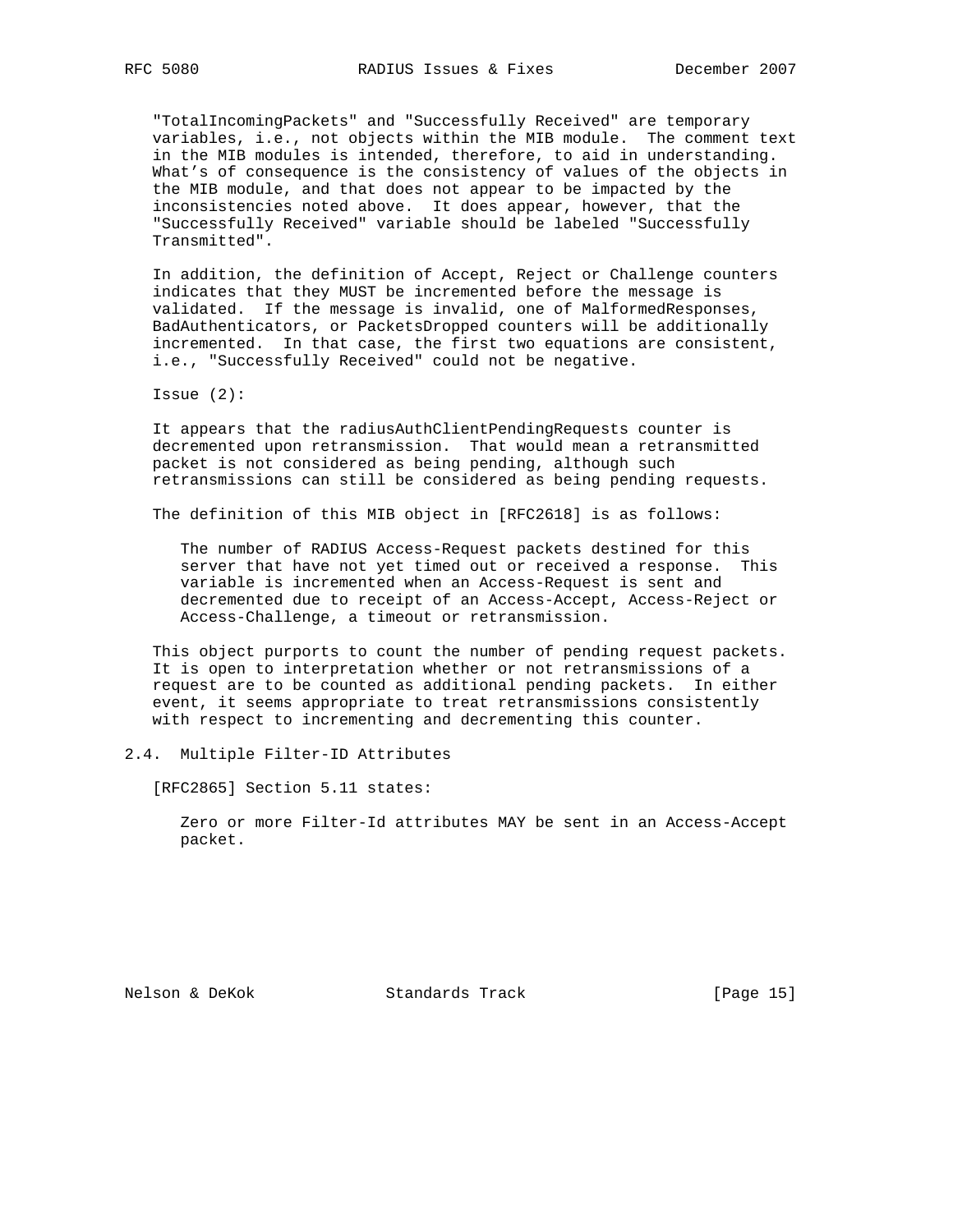In practice, the behavior of a RADIUS client receiving multiple Filter-ID attributes is implementation dependent. For example, some implementations treat multiple instances of the Filter-ID attribute as alternative filters; the first Filter-ID attribute having a name matching a locally defined filter is used, and the remaining ones are discarded. Other implementations may combine matching filters.

 As a result, the interpretation of multiple Filter-ID attributes is undefined within RADIUS. The sending of multiple Filter-ID attributes within an Access-Accept SHOULD be avoided within heterogeneous deployments and roaming scenarios, where it is likely to produce unpredictable results.

# 2.5. Mandatory and Optional Attributes

 RADIUS attributes do not explicitly state whether they are optional or mandatory. Nevertheless, there are instances where RADIUS attributes need to be treated as mandatory.

[RFC2865] Section 1.1 states:

 A NAS that does not implement a given service MUST NOT implement the RADIUS attributes for that service. For example, a NAS that is unable to offer Apple Remote Access Protocol (ARAP) service MUST NOT implement the RADIUS attributes for ARAP. A NAS MUST treat a RADIUS access-accept authorizing an unavailable service as an access-reject instead.

 With respect to the Service-Type attribute, [RFC2865] Section 5.6 says:

 This Attribute indicates the type of service the user has requested, or the type of service to be provided. It MAY be used in both Access-Request and Access-Accept packets. A NAS is not required to implement all of these service types, and MUST treat unknown or unsupported Service-Types as though an Access-Reject had been received instead.

[RFC2865] Section 5 states:

A RADIUS server MAY ignore Attributes with an unknown Type.

A RADIUS client MAY ignore Attributes with an unknown Type.

Nelson & DeKok Standards Track [Page 16]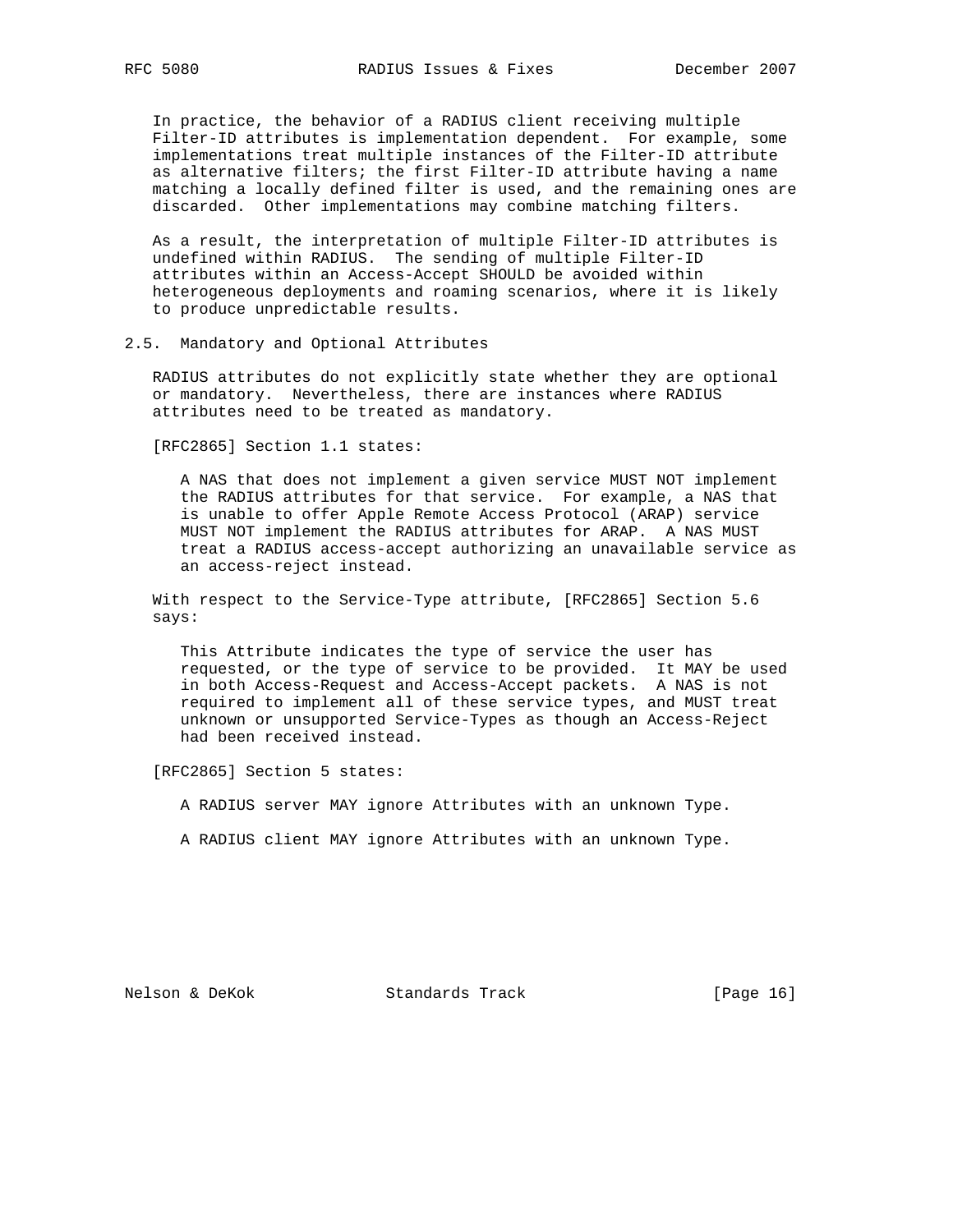With respect to Vendor-Specific Attributes (VSAs), [RFC2865] Section 5.26 states:

 Servers not equipped to interpret the vendor-specific information sent by a client MUST ignore it (although it may be reported). Clients which do not receive desired vendor-specific information SHOULD make an attempt to operate without it, although they may do so (and report they are doing so) in a degraded mode.

 It is possible for either a standard attribute or a VSA to represent a request for an unavailable service. However, where the Type, Vendor-ID, or Vendor-Type is unknown, a RADIUS client will not know whether or not the attribute defines a service.

 In general, it is best for a RADIUS client to err on the side of caution. On receiving an Access-Accept including an attribute of known Type for an unimplemented service, a RADIUS client MUST treat it as an Access-Reject, as directed in [RFC2865] Section 1.1. On receiving an Access-Accept including an attribute of unknown Type, a RADIUS client SHOULD assume that it is a potential service definition, and treat it as an Access-Reject. Unknown VSAs SHOULD be ignored by RADIUS clients.

 In order to avoid introducing changes in default behavior, existing implementations that do not obey this recommendation should make the behavior configurable, with the legacy behavior being enabled by default. A configuration flag such as "treat unknown attributes as reject" can be exposed to the system administrator. If the flag is set to true, then Access-Accepts containing unknown attributes are treated as Access-Rejects. If the flag is set to false, then unknown attributes in Access-Accepts are silently ignored.

 On receiving a packet including an attribute of unknown Type, RADIUS authentication server implementations SHOULD ignore such attributes. However, RADIUS accounting server implementations typically do not need to understand attributes in order to write them to stable storage or pass them to the billing engine. Therefore, accounting server implementations SHOULD be equipped to handle unknown attributes.

 To avoid misinterpretation of service requests encoded within VSAs, RADIUS servers SHOULD NOT send VSAs containing service requests to RADIUS clients that are not known to understand them. For example, a RADIUS server should not send a VSA encoding a filter without knowledge that the RADIUS client supports the VSA.

Nelson & DeKok Standards Track [Page 17]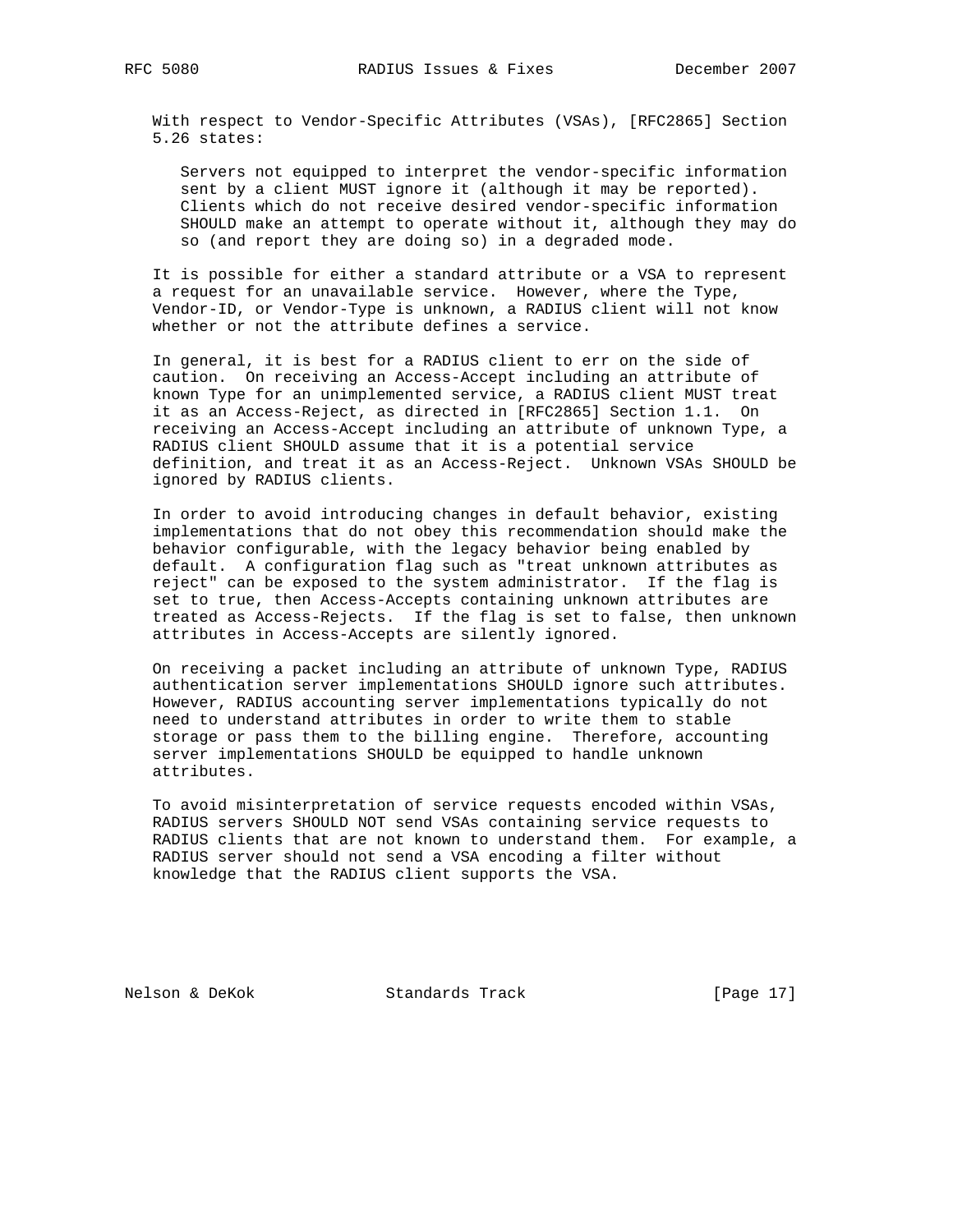#### 2.6. Interpretation of Access-Reject

2.6.1. Improper Use of Access-Reject

 The intent of an Access-Reject is to deny access to the requested service. [RFC2865] Section 2 states:

 If any condition is not met, the RADIUS server sends an "Access- Reject" response indicating that this user request is invalid. If desired, the server MAY include a text message in the Access- Reject which MAY be displayed by the client to the user. No other Attributes (except Proxy-State) are permitted in an Access-Reject.

 This text makes it clear that RADIUS does not allow the provisioning of services within an Access-Reject. If the desire is to allow limited access, then an Access-Accept can be sent with attributes provisioning limited access. Attributes within an Access-Reject are restricted to those necessary to route the message (e.g., Proxy- State), attributes providing the user with an indication that access has been denied (e.g., an EAP-Message attribute containing an EAP- Failure), or attributes conveying an error message (e.g., a Reply- Message or Error-Cause attribute).

 Unfortunately, there are examples where this requirement has been misunderstood. [RFC2869] Section 2.2 states:

 If that authentication fails, the RADIUS server should return an Access-Reject packet to the NAS, with optional Password-Retry and Reply-Messages attributes. The presence of Password-Retry indicates the ARAP NAS MAY choose to initiate another challenge response cycle...

 This paragraph is problematic from two perspectives. Firstly, a Password-Retry attribute is being returned in an Access-Reject; this attribute does not fit into the categories established in [RFC2865]. Secondly, an Access-Reject packet is being sent in the context of a continuing authentication conversation; [RFC2865] requires use of an Access-Challenge for this. [RFC2869] uses the phrase "challenge response" to describe this use of Access-Reject, indicating that the semantics of Access-Challenge are being used.

 [RFC2865] Section 4.4 addresses the semantics of Access-Challenge being equivalent to Access-Reject in some cases:

 If the NAS does not support challenge/response, it MUST treat an Access-Challenge as though it had received an Access-Reject instead.

Nelson & DeKok Standards Track [Page 18]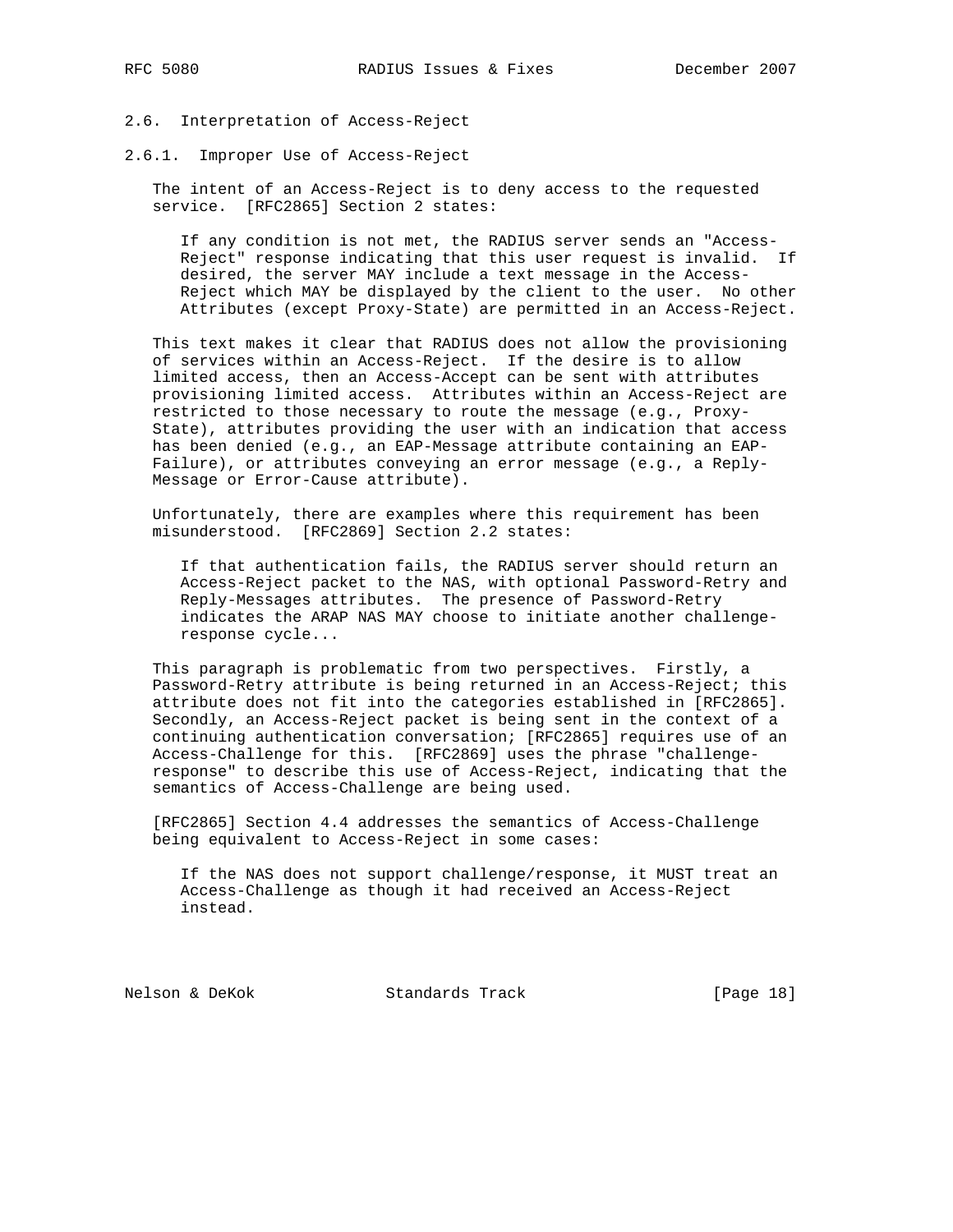While it is difficult to correct existing deployments of [RFC2869], we make the following recommendations:

- [1] New RADIUS specifications and implementations MUST NOT use Access-Reject where the semantics of Access-Challenge are intended.
- [2] Access-Reject MUST mean denial of access to the requested service. In response to an Access-Reject, the NAS MUST NOT send any additional Access-Request packets for that user session.
- [3] New deployments of ARAP [RFC2869] SHOULD use Access- Challenge instead of Access-Reject packets in the conversations described in [RFC2869] Section 2.2.

 We also note that the table of attributes in [RFC2869] Section 5.19 has an error for the Password-Retry attribute. It says:

 Request Accept Reject Challenge # Attribute 0 0 0-1 0 75 Password-Retry

 However, the text in [RFC2869], Section 2.3.2 says that Password- Retry can be included within an Access-Challenge packet for EAP authentication sessions. We recommend a correction to the table that removes the "0-1" from the Reject column, and moves it to the Challenge column. We also add a "Note 2" to follow the existing "Note 1" in the document to clarify the use of this attribute.

 Request Accept Reject Challenge # Attribute 0 0 0 0-1 75 Password-Retry [Note 2]

 [Note 2] As per RFC 3579, the use of the Password-Retry in EAP authentications is deprecated. The Password-Retry attribute can be used only for ARAP authentication.

2.6.2. Service Request Denial

 RADIUS has been deployed for purposes outside network access authentication, authorization, and accounting. For example, RADIUS has been deployed as a "back-end" for authenticating Voice Over IP (VOIP) connections, Hypertext Transfer Protocol (HTTP) sessions (e.g., Apache), File Transfer Protocol (FTP) sessions (e.g., proftpd), and machine logins for multiple operating systems (e.g., bsdi, pam, and gina). In those contexts, an Access-Reject sent to the RADIUS client MUST be interpreted as a rejection of the request for service, and the RADIUS client MUST NOT offer that service to the user.

Nelson & DeKok Standards Track [Page 19]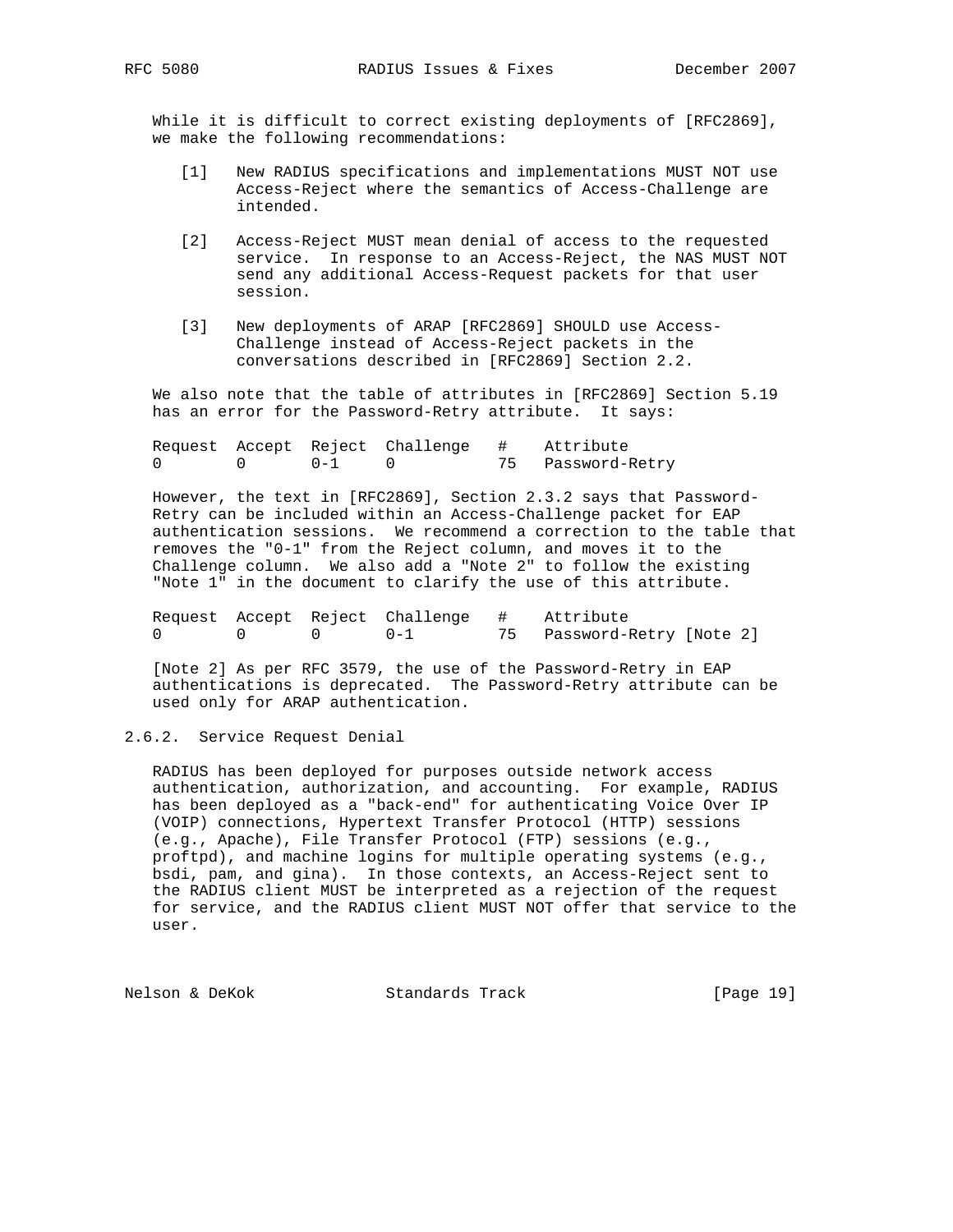For example, when an authentication failure occurs in the context of an FTP session, the normal semantics for rejecting FTP services apply. The rejection does not necessarily cause the FTP server to terminate the underlying TCP connection, but the FTP server MUST NOT offer any services protected by user authentication.

 Users may request multiple services from the NAS. Where those services are independent, the deployment MUST treat the RADIUS sessions as being independent.

 For example, a NAS may offer multi-link services where a user may have multiple simultaneous network connections. In that case, an Access-Reject for a later multi-link connection request does not necessarily mean that earlier multi-link connections are torn down. Similarly, if a NAS offers both dialup and VOIP services, the rejection of a VOIP attempt does not mean that the dialup session is torn down.

# 2.7. Addressing

# 2.7.1. Link-Local Addresses

 Since Link-Local addresses are unique only on the local link, if the NAS and RADIUS server are not on the same link, then an IPv6 Link- Local address [RFC4862] or an IPv4 Link-Local Address [RFC3927] cannot be used to uniquely identify the NAS. A NAS SHOULD NOT utilize a link-scope address within a NAS-IPv6-Address or NAS-IP- Address attribute. A RADIUS server receiving a NAS-IPv6-Address or NAS-IP-Address attribute containing a Link-Local address SHOULD NOT count such an attribute toward satisfying the requirements of [RFC3162] Section 2.1:

 NAS-IPv6-Address and/or NAS-IP-Address MAY be present in an Access-Request packet; however, if neither attribute is present then NAS-Identifier MUST be present.

# 2.7.2. Multiple Addresses

 There are situations in which a RADIUS client or server may have multiple addresses. For example, a dual stack host can have both IPv4 and IPv6 addresses; a host that is a member of multiple VLANs could have IPv4 and/or IPv6 addresses on each VLAN; a host can have multiple IPv4 or IPv6 addresses on a single interface. However, [RFC2865] Section 5.44 only permits zero or one NAS-IP-Address attributes within an Access-Request, and [RFC3162] Section 3 only permits zero or one NAS-IPv6-Address attributes within an Access- Request. When a NAS has more than one global address and no ability to determine which is used for identification in a particular

Nelson & DeKok Standards Track [Page 20]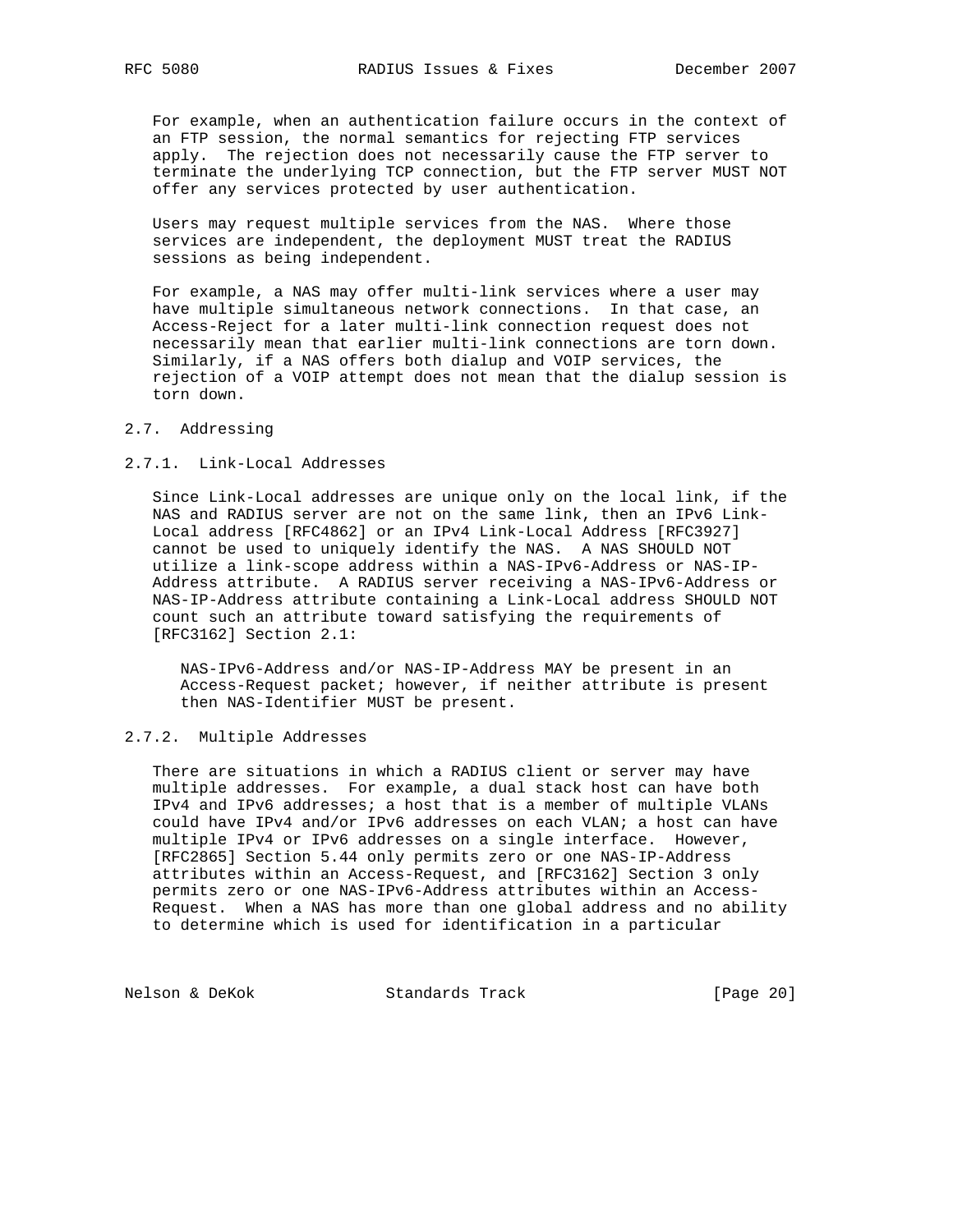request, it is RECOMMENDED that the NAS include the NAS-Identifier attribute in an Access-Request in order to identify itself to the RADIUS server.

[RFC2865] Section 3 states:

 A RADIUS server MUST use the source IP address of the RADIUS UDP packet to decide which shared secret to use, so that RADIUS requests can be proxied.

 Therefore, if a RADIUS client sends packets from more than one source address, a shared secret will need to be configured on both the client and server for each source address.

2.8. Idle-Timeout

 With respect to the Idle-Timeout attribute, [RFC2865] Section 5.28 states:

 This Attribute sets the maximum number of consecutive seconds of idle connection allowed to the user before termination of the session or prompt. This Attribute is available to be sent by the server to the client in an Access-Accept or Access-Challenge.

[RFC3580] Section 3.12 states:

 The Idle-Timeout attribute is described in [RFC2865]. For IEEE 802 media other than 802.11 the media are always on. As a result the Idle-Timeout attribute is typically only used with wireless media such as IEEE 802.11. It is possible for a wireless device to wander out of range of all Access Points. In this case, the Idle-Timeout attribute indicates the maximum time that a wireless device may remain idle.

 In the above paragraphs "idle" may not necessarily mean "no traffic"; the NAS may support filters defining what traffic is included in the idle time determination. As a result, an "idle connection" is defined by local policy in the absence of other attributes.

2.9. Unknown Identity

[RFC3748] Section 5.1 states:

 If the Identity is unknown, the Identity Response field should be zero bytes in length.

Nelson & DeKok Standards Track [Page 21]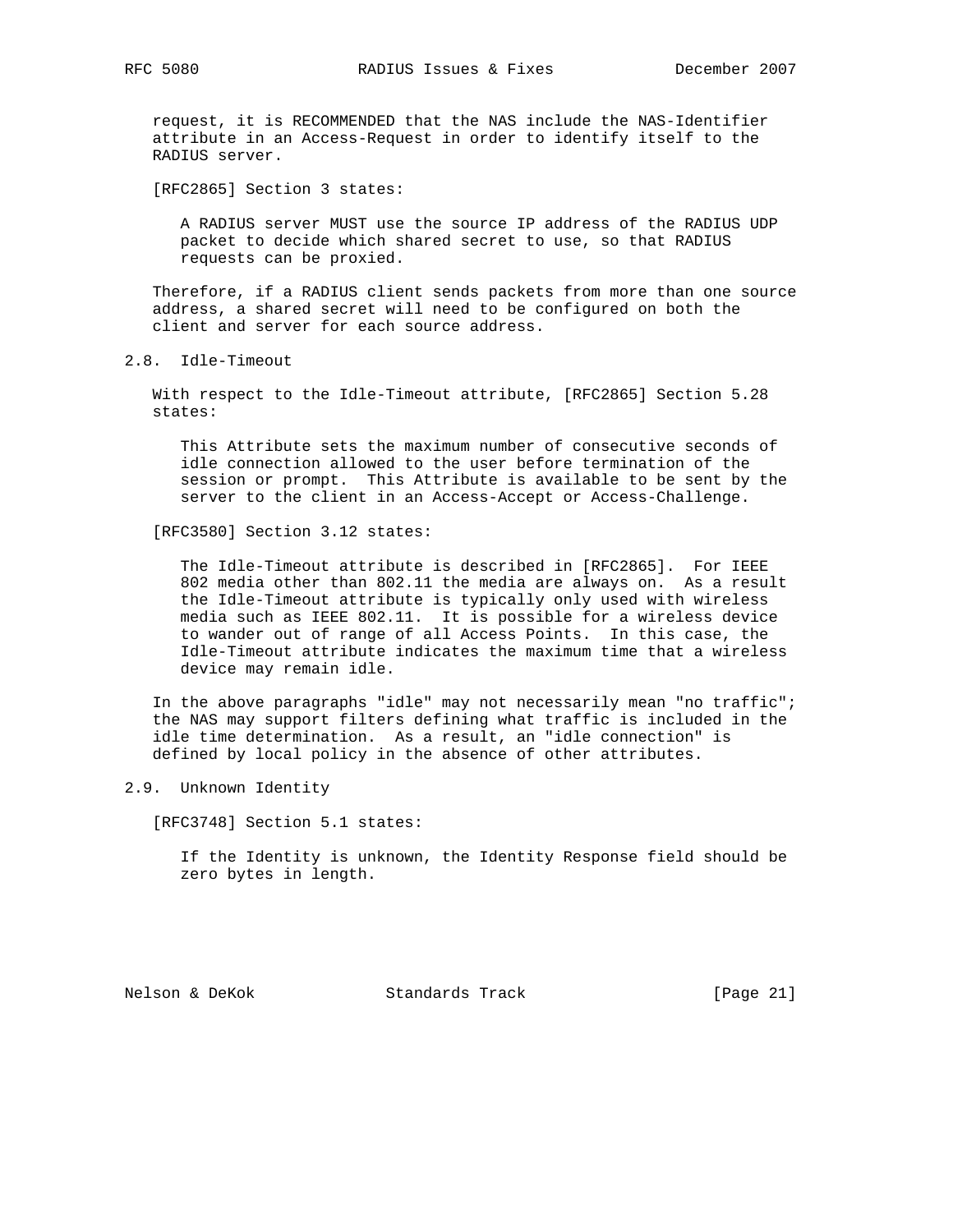However, [RFC2865] Section 5.1 describes the User-Name attribute as follows:

The String field is one or more octets.

 How should the RADIUS client behave if it receives an EAP- Response/Identity that is zero octets in length?

[RFC2865] Section 5.1 states:

 This Attribute indicates the name of the user to be authenticated. It MUST be sent in Access-Request packets if available.

 This suggests that the User-Name attribute may be omitted if it is unavailable.

However, [RFC3579] Section 2.1 states:

 In order to permit non-EAP aware RADIUS proxies to forward the Access-Request packet, if the NAS initially sends an EAP- Request/Identity message to the peer, the NAS MUST copy the contents of the Type-Data field of the EAP-Response/Identity received from the peer into the User-Name attribute and MUST include the Type-Data field of the EAP-Response/Identity in the User-Name attribute in every subsequent Access-Request.

 This suggests that the User-Name attribute should contain the contents of the Type-Data field of the EAP-Response/Identity, even if it is zero octets in length.

 Note that [RFC4282] does not permit a Network Access Identifier (NAI) of zero octets, so that an EAP-Response/Identity with a Type-Data field of zero octets MUST NOT be construed as a request for privacy (e.g., anonymous NAI).

 When a NAS receives an EAP-Response/Identity with a Type-Data field that is zero octets in length, it is RECOMMENDED that it either omit the User-Name attribute in the Access-Request or include the Calling-Station-Id in the User-Name attribute, along with a Calling- Station-Id attribute.

2.10. Responses After Retransmissions

 Some implementations do not correctly handle the receipt of RADIUS responses after retransmissions. [RFC2865] Section 2.5 states:

Nelson & DeKok Standards Track [Page 22]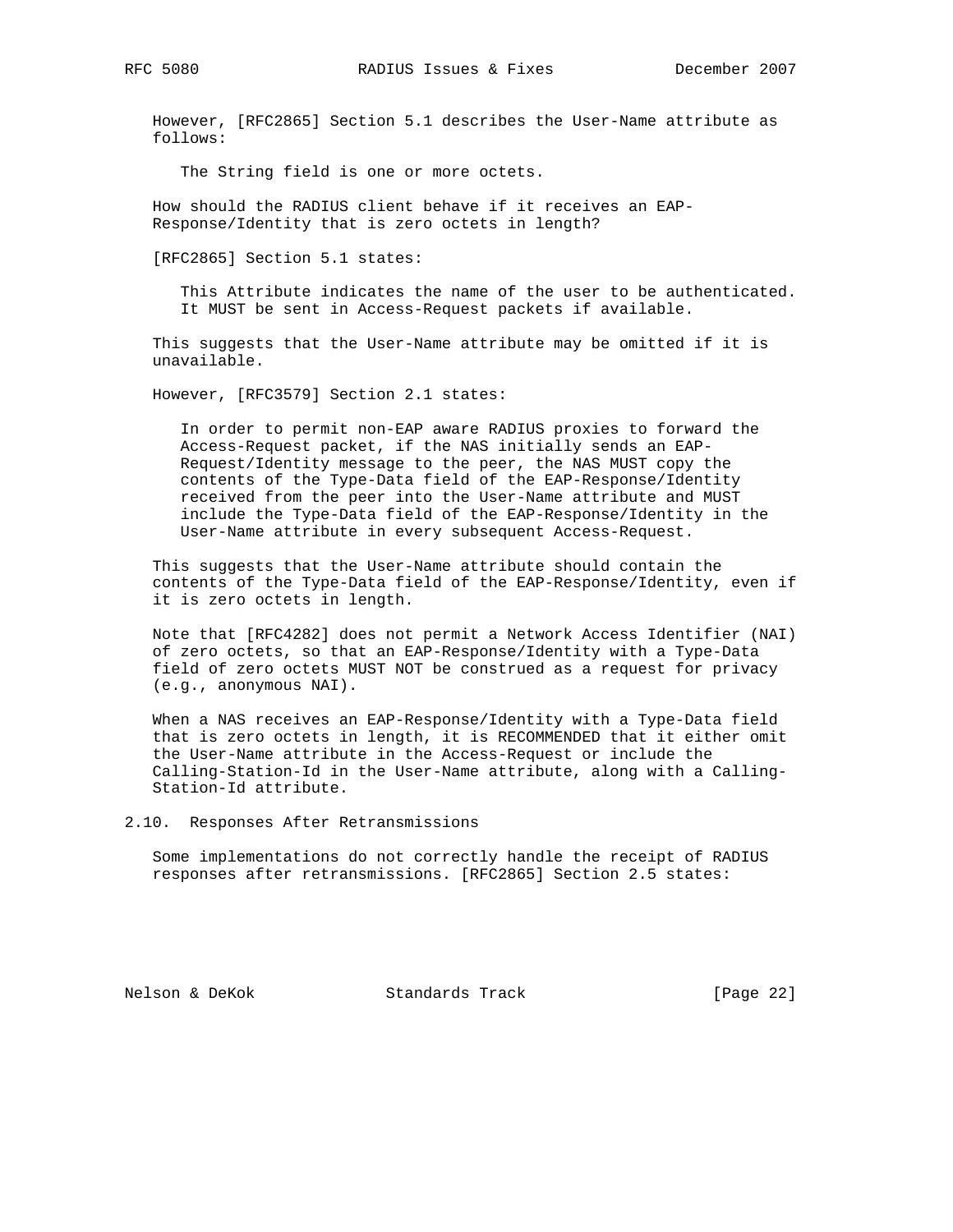If the NAS is retransmitting a RADIUS request to the same server as before, and the attributes haven't changed, you MUST use the same Request Authenticator, ID, and source port. If any attributes have changed, you MUST use a new Request Authenticator and ID.

 Note that changing the Request ID for a retransmission may have undesirable side effects. Since RADIUS does not have a clear definition of a "session", it is perfectly valid for a RADIUS server to treat a retransmission as a new session request, and to reject it due to, for example, the enforcement of restrictions on multiple simultaneous logins.

 In that situation, the NAS may receive a belated Access-Accept for the first request, and an Access-Reject for the retransmitted request, both of which apply to the same "session".

 We suggest that the contents of Access-Request packets SHOULD NOT be changed during retransmissions. If they must be changed due to the inclusion of an Event-Timestamp attribute, for example, then responses to earlier transmissions MUST be silently discarded. Any response to the current request MUST be treated as the definitive response, even if as noted above, it disagrees with earlier responses.

 This problem can be made worse by implementations that use a fixed retransmission timeout (30 seconds is common). We reiterate the suggestions in Section 2.1 about using congestive backoff. In that case, responses to earlier transmissions MAY be used as data points for congestive backoff, even if their contents are discarded.

2.11. Framed-IPv6-Prefix

[RFC3162] Section 2.3 says:

 This Attribute indicates an IPv6 prefix (and corresponding route) to be configured for the user. It MAY be used in Access-Accept packets, and can appear multiple times. It MAY be used in an Access-Request packet as a hint by the NAS to the server that it would prefer these prefix(es), but the server is not required to honor the hint. Since it is assumed that the NAS will plumb a route corresponding to the prefix, it is not necessary for the server to also send a Framed-IPv6-Route attribute for the same prefix.

 An Internet Service Provider (ISP) may desire to support Prefix Delegation [RFC4818] at the same time that it would like to assign a prefix for the link between the NAS and the user. The intent of the

Nelson & DeKok Standards Track [Page 23]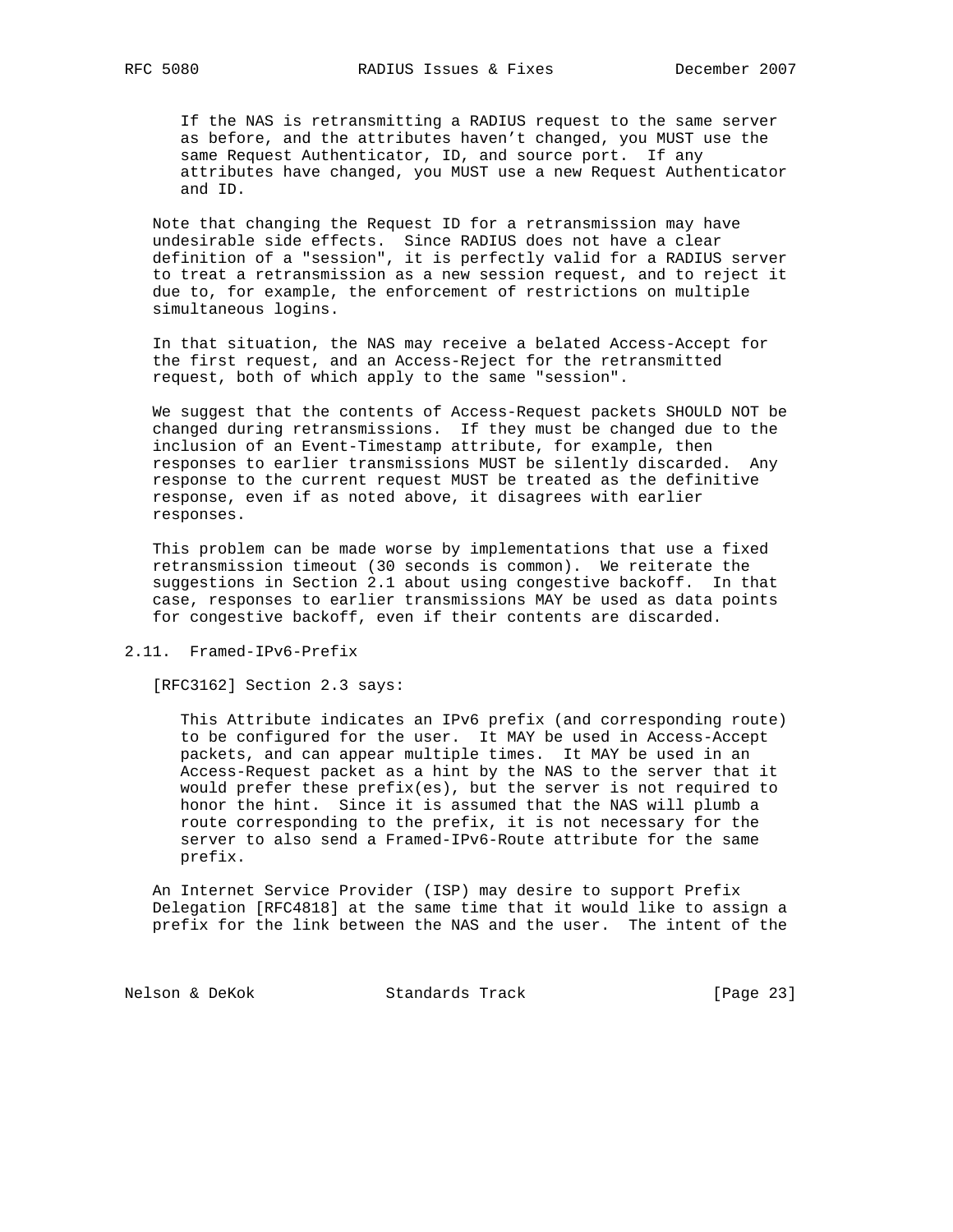paragraph was to enable the NAS to advertise the prefix (such as via a Router Advertisement). If the Framed-Routing attribute is used, it is also possible that the prefix would be advertised in a routing protocol such as Routing Information Protocol Next Generation (RIPNG). RFC 2865 Section 5.10 describes the purpose of Framed- Routing:

 This Attribute indicates the routing method for the user, when the user is a router to a network. It is only used in Access-Accept packets.

 The description of the Prefix-Length field in RFC 3162 indicates excessively wide latitude:

 The length of the prefix, in bits. At least 0 and no larger than 128.

 This length appears too broad, because it is not clear what a NAS should do with a prefix of greater granularity than /64. For example, the Framed-IPv6-Prefix may contain a /128. This does not imply that the NAS should assign an IPv6 address to the end user, because RFC 3162 already defines a Framed-IPv6-Identifier attribute to handle the Identifier portion.

 It appears that the Framed-IPv6-Prefix is used for the link between the NAS and Customer Premises Equipment (CPE) only if a /64 prefix is assigned. When a /64 or larger prefix is sent, the intent is for the NAS to send a routing advertisement containing the information present in the Framed-IPv6-Prefix attribute.

 The CPE may also require a delegated prefix for its own use, if it is decrementing the Hop Limit field of IP headers. In that case, it should be delegated a prefix by the NAS via the Delegated-IPv6-Prefix attribute [RFC4818]. If the CPE is not decrementing Hop Limit, it does not require a delegated prefix.

### 3. Security Considerations

 The contents of the State attribute are available to both the RADIUS client and observers of the RADIUS protocol. RADIUS server implementations should ensure that the State attribute does not disclose sensitive information to a RADIUS client or third parties observing the RADIUS protocol.

 The cache mechanism described in Section 2.2.2 is vulnerable to attacks when Access-Request packets do not contain a Message- Authenticator attribute. If the server accepts requests without a Message-Authenticator, then RADIUS packets can be trivially forged by

Nelson & DeKok Standards Track [Page 24]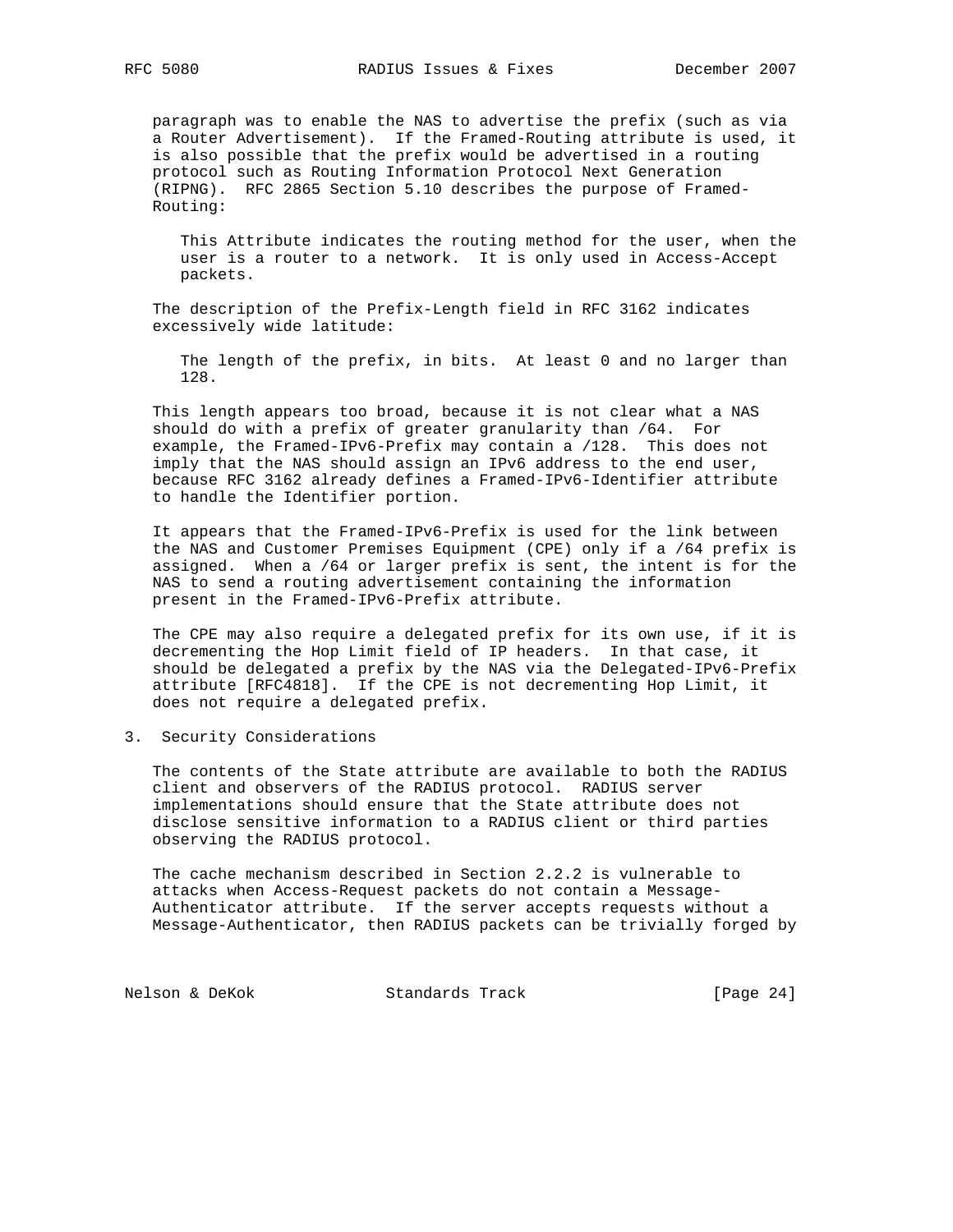an attacker. Cache entries can then be forcibly expired, negating the utility of the cache. This attack can be mitigated by following the suggestions in [RFC3579] Section 4, or by requiring the presence of Message-Authenticator, as described in Sections 2.1.1 and 2.2.2.

 Since this document describes the use of RADIUS for purposes of authentication, authorization, and accounting in a wide variety of networks, applications using these specifications are vulnerable to all of the threats that are present in other RADIUS applications. For a discussion of these threats, see [RFC2865], [RFC2607], [RFC3162], [RFC3579], and [RFC3580].

- 4. References
- 4.1. Normative References
	- [RFC2119] Bradner, S., "Key words for use in RFCs to Indicate Requirement Levels", BCP 14, RFC 2119, March 1997.
	- [RFC2865] Rigney, C., Willens, S., Rubens, A., and W. Simpson, "Remote Authentication Dial In User Service (RADIUS)", RFC 2865, June 2000.
	- [RFC4818] Salowey, J. and R. Droms, "RADIUS Delegated-IPv6-Prefix Attribute", RFC 4818, April 2007.

# 4.2. Informative References

- [RFC2607] Aboba, B. and J. Vollbrecht, "Proxy Chaining and Policy Implementation in Roaming", RFC 2607, June 1999.
- [RFC2618] Aboba, B. and G. Zorn, "RADIUS Authentication Client MIB", RFC 2618, June 1999.
- [RFC2866] Rigney, C., "RADIUS Accounting", RFC 2866, June 2000.
- [RFC2869] Rigney, C., Willats, W., and P. Calhoun, "RADIUS Extensions", RFC 2869, June 2000.
- [RFC3162] Aboba, B., Zorn, G., and D. Mitton, "RADIUS and IPv6", RFC 3162, August 2001.
- [RFC3315] Droms, R., Ed., Bound, J., Volz, B., Lemon, T., Perkins, C., and M. Carney, "Dynamic Host Configuration Protocol for IPv6 (DHCPv6)", RFC 3315, July 2003.

Nelson & DeKok Standards Track [Page 25]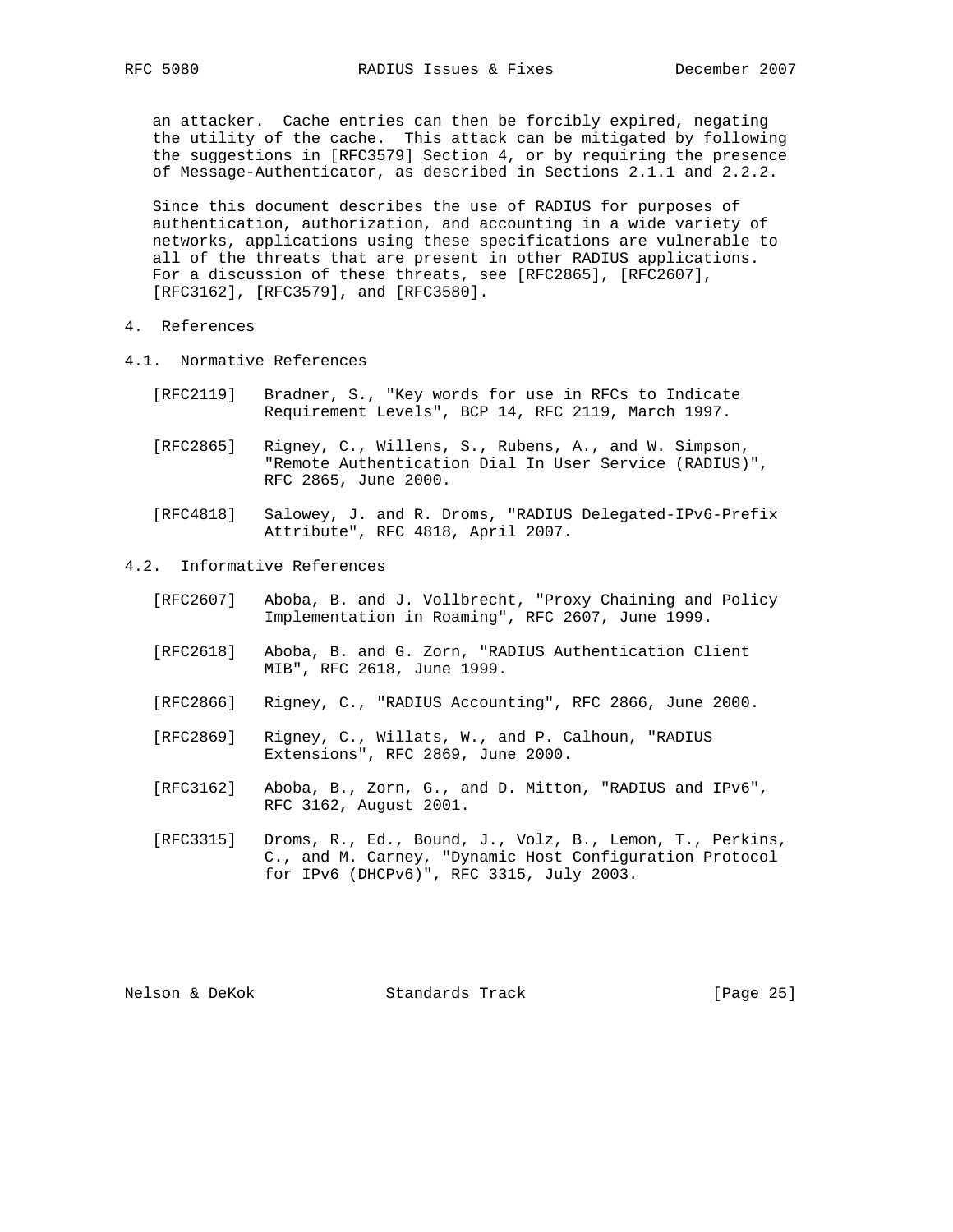- [RFC3576] Chiba, M., Dommety, G., Eklund, M., Mitton, D., and B. Aboba, "Dynamic Authorization Extensions to Remote Authentication Dial In User Service (RADIUS)", RFC 3576, July 2003.
- [RFC3579] Aboba, B. and P. Calhoun, "RADIUS (Remote Authentication Dial In User Service) Support For Extensible Authentication Protocol (EAP)", RFC 3579, September 2003.
- [RFC3580] Congdon, P., Aboba, B., Smith, A., Zorn, G., and J. Roese, "IEEE 802.1X Remote Authentication Dial In User Service (RADIUS) Usage Guidelines", RFC 3580, September 2003.
- [RFC3748] Aboba, B., Blunk, L., Vollbrecht, J., Carlson, J., and H. Levkowetz, Ed., "Extensible Authentication Protocol (EAP)", RFC 3748, June 2004.
- [RFC3927] Cheshire, S., Aboba, B., and E. Guttman, "Dynamic Configuration of IPv4 Link-Local Addresses", RFC 3927, May 2005.
- [RFC4282] Aboba, B., Beadles, M., Arkko, J., and P. Eronen, "The Network Access Identifier", RFC 4282, December 2005.
- [RFC4668] Nelson, D., "RADIUS Authentication Client MIB for IPv6", RFC 4668, August 2006.
- [RFC4669] Nelson, D., "RADIUS Authentication Server MIB for IPv6", RFC 4669, August 2006.
- [RFC4862] Thomson, S., Narten, T., and T. Jinmei, "IPv6 Stateless Address Autoconfiguration", RFC 4862, September 2007.
- [PANA] Forsberg, D., Ohba, Y.,Ed., Patil, B., Tschofenig, H., and A. Yegin, "Protocol for Carrying Authentication for Network Access (PANA)", Work in Progress.

Nelson & DeKok Standards Track [Page 26]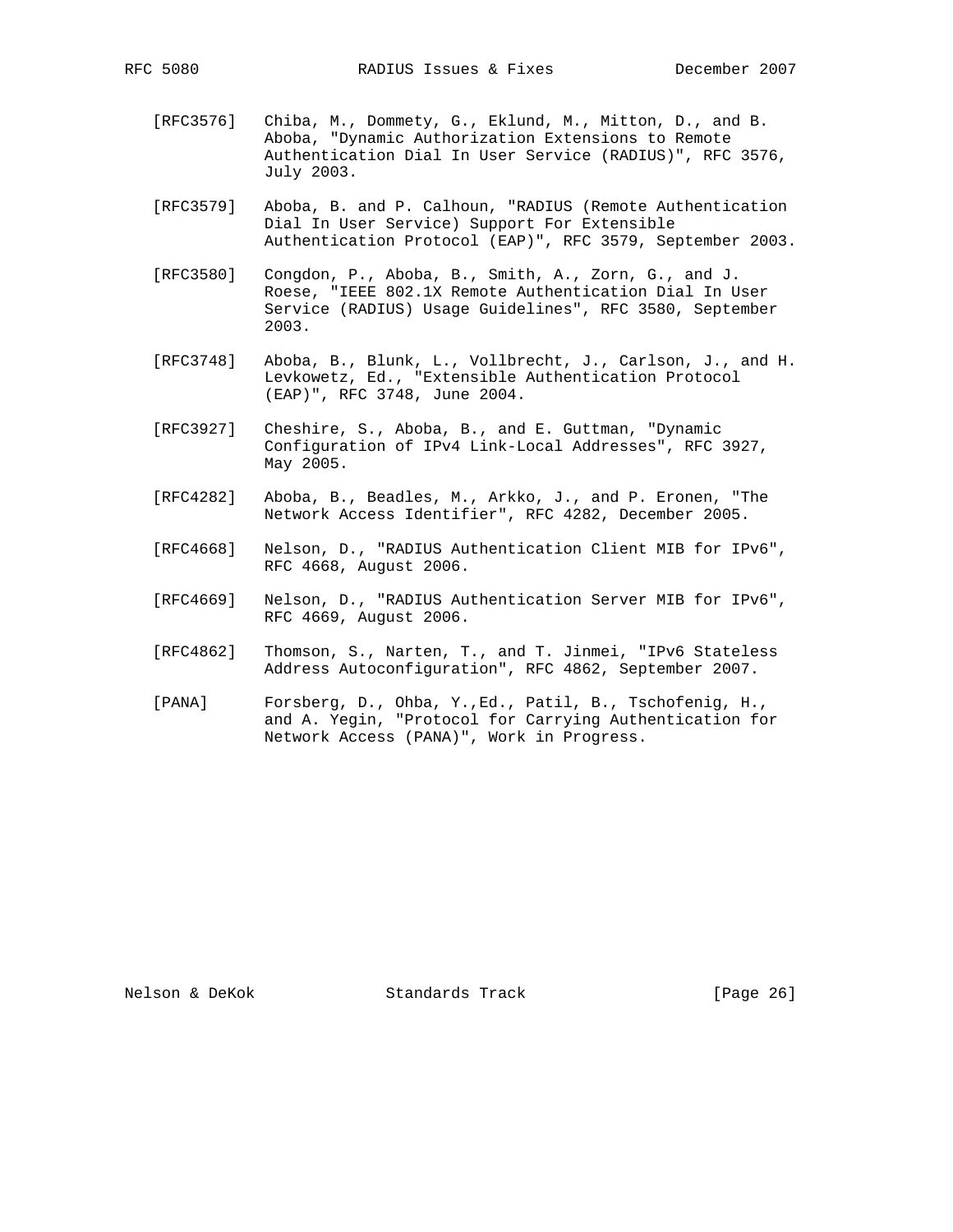Acknowledgments

 The authors would like to acknowledge Glen Zorn and Bernard Aboba for contributions to this document.

 The alternate algorithm to [RFC3579] Section 2.6.1 that is described in Section 2.1.2 of this document was designed by Raghu Dendukuri.

 The text discussing retransmissions in Section 2.2.1 is taken with minor edits from Section 9 of" Protocol for Carrying Authentication for Network Access (PANA)" [PANA].

 Alan DeKok wishes to acknowledge the support of Quiconnect Inc., where he was employed during much of the work on this document.

 David Nelson wishes to acknowledge the support of Enterasys Networks, where he was employed during much of the work on this document.

Authors' Addresses

 David B. Nelson Elbrys Networks, Inc. 75 Rochester Ave., Unit 3 Portsmouth, N.H. 03801 USA

 Phone: +1.603.570.2636 EMail: dnelson@elbrysnetworks.com

 Alan DeKok The FreeRADIUS Server Project http://freeradius.org/

EMail: aland@freeradius.org

Nelson & DeKok Standards Track [Page 27]